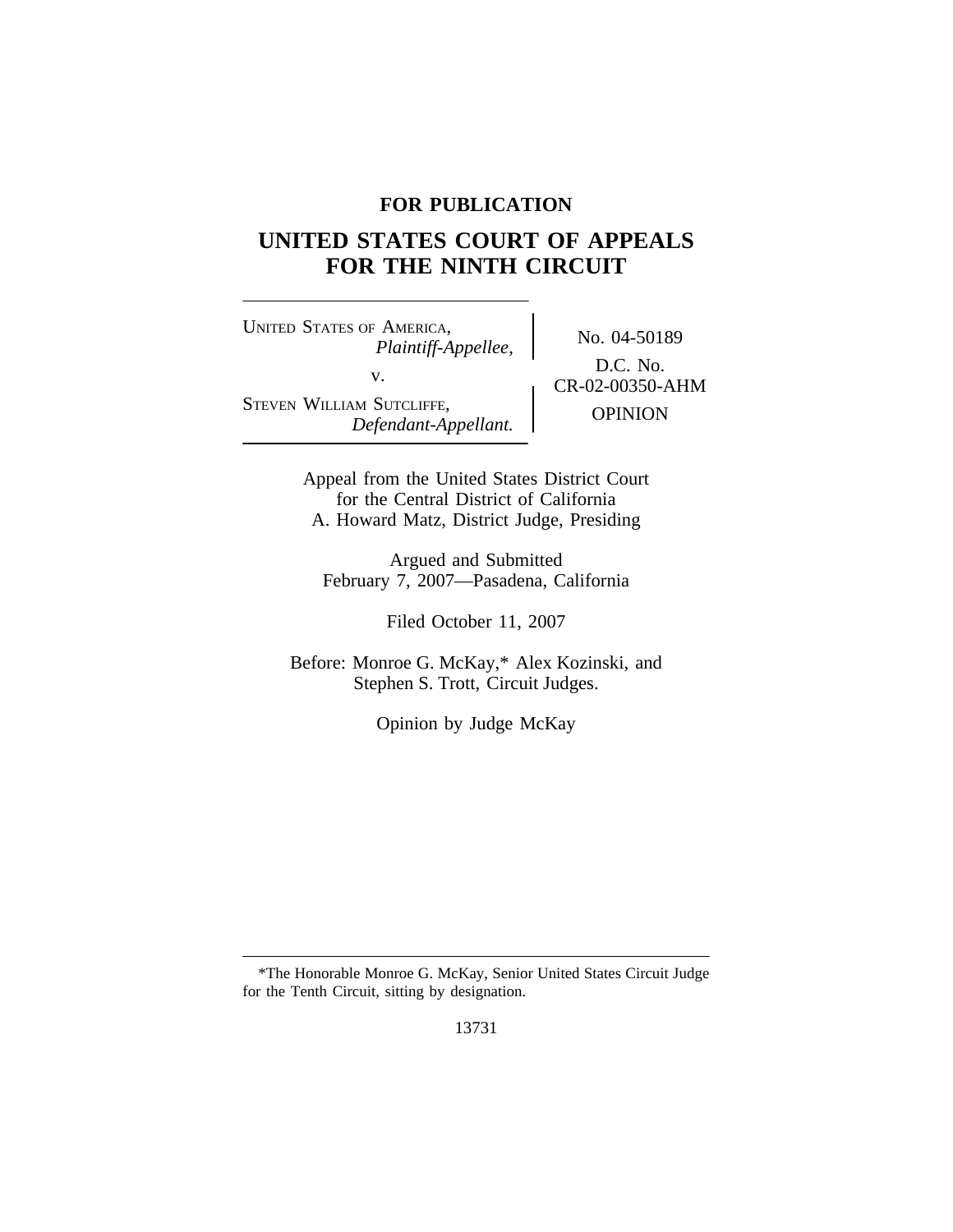# **COUNSEL**

Sung B. Park, Van Nuys, California, for the defendantappellant.

Debra Wong Yang, Thomas P. O'Brien, and Elena J. Duarte (argued), United States Attorney's Office, Los Angeles, California, for the plaintiff-appellee.

# **OPINION**

McKAY, Circuit Judge:

Following a three-week jury trial, Defendant was convicted of three counts of making interstate threats to injure in violation of 18 U.S.C. § 875(c) and five counts of transferring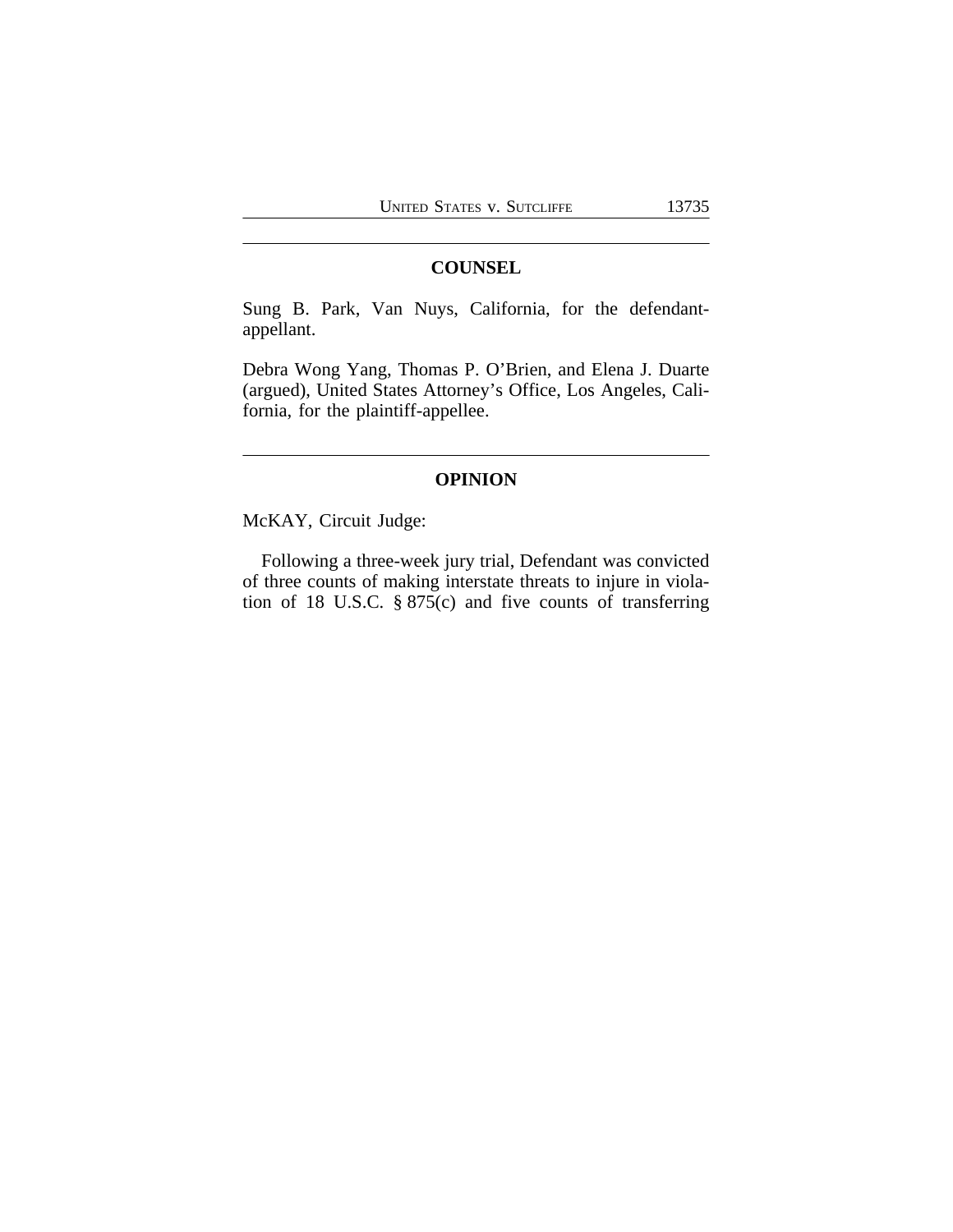social security numbers with the intent to aid and abet unlawful activity in violation of 18 U.S.C. § 1028(a)(7). He raises numerous issues on appeal.

## **BACKGROUND**

Defendant, a computer technician, was hired by Global Crossing Development Company in August 2001. Shortly thereafter, however, his employment was terminated because he refused to provide the Human Resources Department with his social security number, Global Crossing discovered that he had failed to disclose past criminal convictions on his job application, and he threatened the director of Human Resources. After his termination, Defendant began picketing outside the Global Crossing building with a sign referring to a website he had created. On this website, Defendant displayed Global Crossing employees' personal information, including payroll information, social security numbers, birth dates, and residential addresses, with some of this information hyperlinked to an article about identity theft.

When Global Crossing's manager of policy enforcement was informed of the website, he began periodically archiving copies of the website. These copies were turned over to the FBI, which also archived screen-shots of the website on three occasions. As they visited the website, Global Crossing officials and the FBI saw increasing amounts of personal information posted online. Specifically, the number of Global Crossing employees whose social security numbers were displayed online increased from approximately fifteen on October 24, 2001, to well over a thousand on December 3, 2001.

Global Crossing obtained a temporary restraining order against Defendant in October 2001. A process server drove to Defendant's California residence to serve the order on him in a vehicle bearing South Dakota license plates. As she was leaving his residence after serving the papers on him, she observed Defendant writing something on a piece of paper.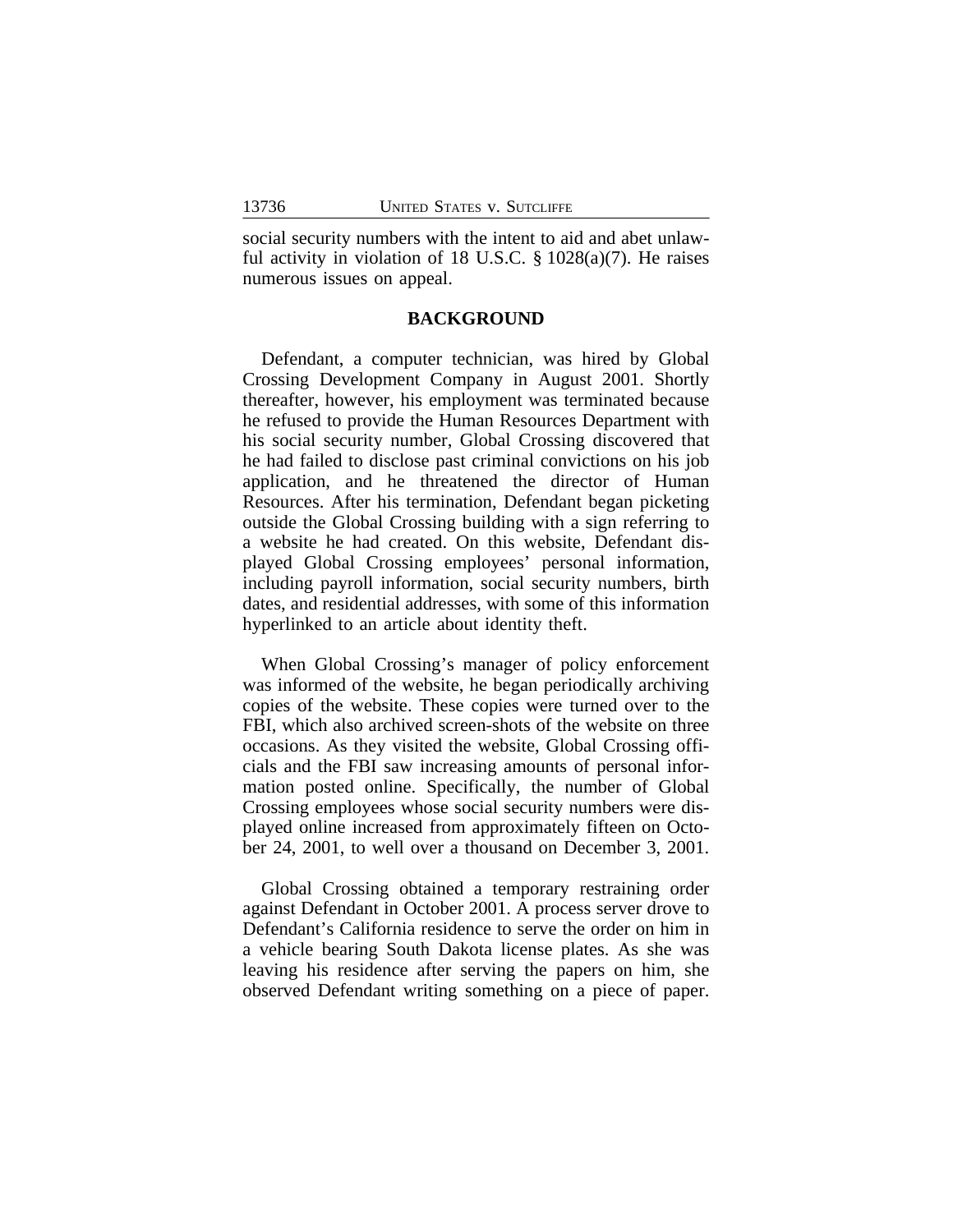That night, she saw that her name and the vehicle's license plate number had been posted on the website. During subsequent visits to the website, she read several statements addressed to her. On October 24, 2001, one week after she served the order on Defendant, a page on the website stated:

Do you really think I am just some computer geek? You are not even close!

If you don't like seeing your license plate on this website, here is some advice next time you attempt to stake-out my home, get a rental-car! . . .

By the way, I was planning on taking a trip to South Dakota real soon to visit Mt. Rushmore, maybe we can "hook-up." Then maybe we could talk about this sudden rage and anger you have about seeing your license plate number published on this site? You think seeing that number is bad . . . trust us when we say [it] can get much, much, worse.

To close, [Process Server], if you call this house again and threaten me, or my family, or ever appear near me, or my family, I will personally send you back to the hell from where you came.

(E.R. at 92).**<sup>1</sup>**

On January 31, 2002, a page on the website read:

[Process Server], have you ever been stabbed with a knife? I have. A real big one, punctured my lung. . . . Anyhow, the reason I am telling you this is to let you know I understand you were just doing your job, just like I was just trying to do my job. Just as that

**<sup>1</sup>**Citation to "E.R." refers to Defendant's Excerpts of Record. Citation to "G.E.R." refers to the Government's Excerpts of Record.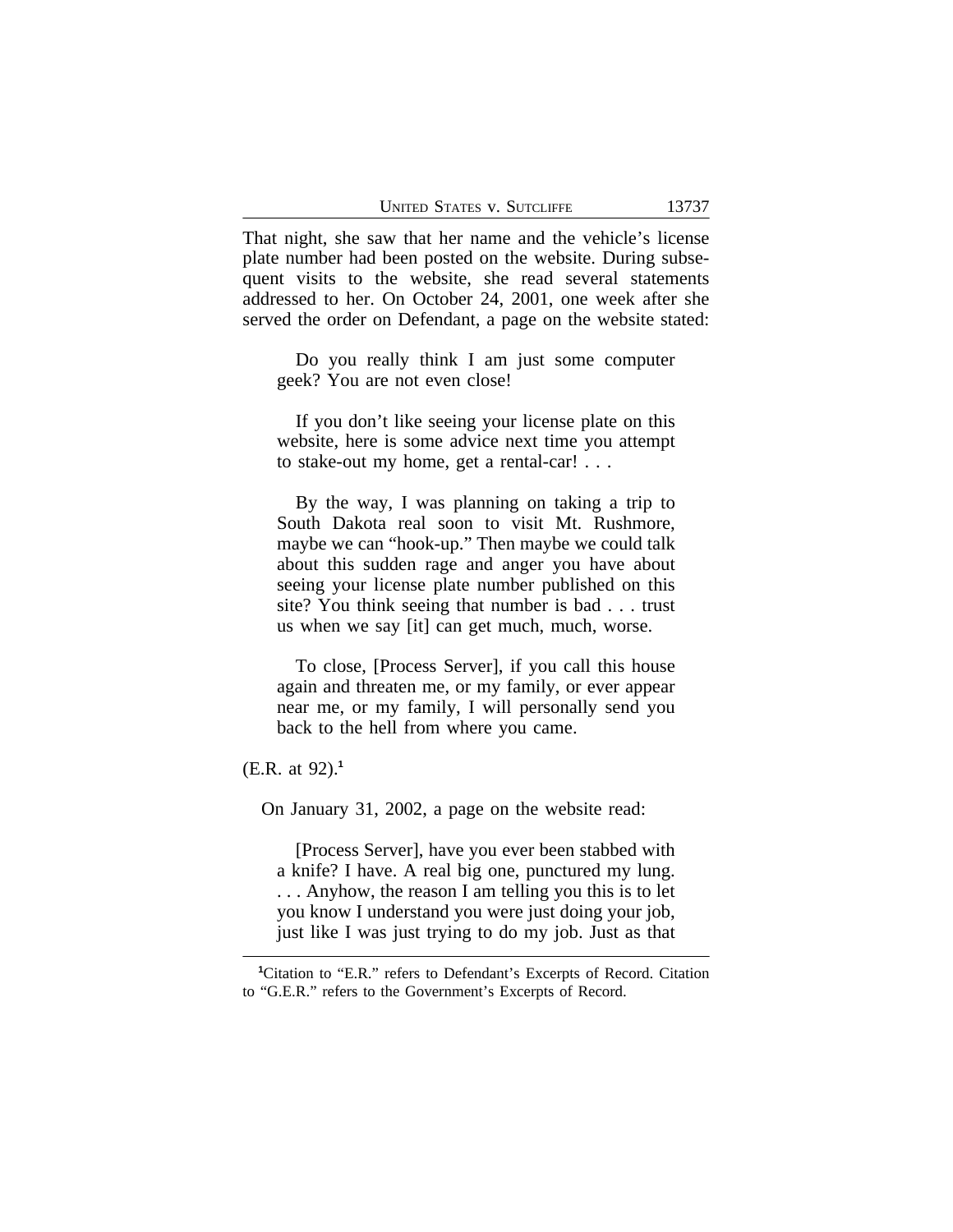man was doing his job, which at the time was to try to kill me. As I forgave him, I can forgive you. This does not mean however I want to see or meet this man again.

I really don't take kindly to people threatening me or lying to the courts that they served me with a T.R.O. . . .

Our paths are now crossed and we are forever joined . . . to deal with that I am going to make you a one time offer. If I never see or hear from or of you again, I will forget you . . . . However, if I do ever hear your name mentioned against me ever again I will personally add you to my domain list. I think you understand the issues now enough to understand what this means. If I ever see you near my family again, and I know how to stalk too, I will kill you. That's my offer.

Now, go in the peace and lie about me no more."

(G.E.R. at 495.)

Defendant also used the website to express his dissatisfaction with Global Crossing's former assistant general counsel. On March 17, 2002, the website included a page stating that it was "Dead-icated" to this attorney. (E.R. at 100.) This page was accompanied by a sound file of frightening music and a voice stating: "Welcome to my domain. This is all far from over." (E.R. at 100; G.E.R. at 295.) A link on this page led to a page displaying personal information about the attorney, including her home address, home phone number, social security number, signature, and date of birth. This page was linked to a detailed map showing the location of her home. Another link on the page opened a file displaying a photograph of her with her young daughter, while a voiceover stated: "I can outrun you. I can outthink you. I can outphiloso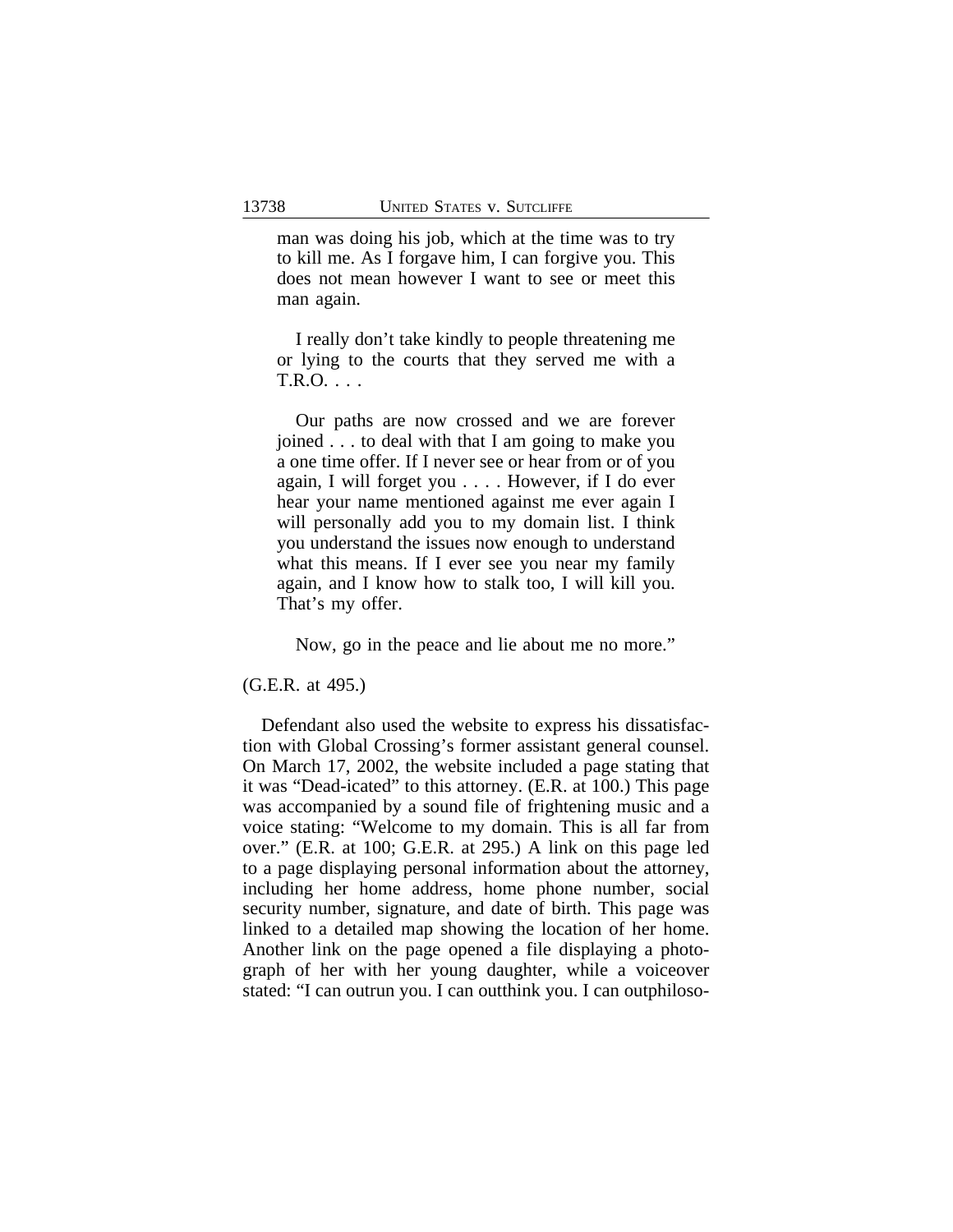phize you, and I'm going to outlast you." (G.E.R. at 301.) The voiceover came from *Cape Fear*, a film in which an exconvict stalks and attempts to kill an attorney and his daughter.

Another individual specifically targeted on the website was the then-chairman of Global Crossing. Defendant posted the chairman's personal information, including his social security number and home address, on the website in February 2002. Defendant also posted a message telling him, "Keep your dogs  $@$  bay  $\ldots$  I'm now armed." (E.R. at 94.)

Defendant was arrested and indicted on four counts of transmitting in interstate commerce threats to injure, in violation of 18 U.S.C. § 875(c), and five counts of transferring social security numbers with intent to aid and abet the false use of a social security number, in violation of 18 U.S.C. § 1028(a)(7). After a three-week trial, the jury found Defendant guilty on all but one count of the indictment.**<sup>2</sup>** The court sentenced Defendant to a forty-six-month term of imprisonment, at the top of the applicable Sentencing Guidelines range, and a three-year term of supervised release. Having served his forty-six-month sentence, Defendant is now on supervised release. He appeals numerous aspects of his prosecution, trial, and sentence.

## **DISCUSSION**

#### **A. Jurisdiction**

Defendant argues that the district court lacked subject matter jurisdiction because there is no evidence that the charged offenses had the required nexus to interstate commerce. Because the jurisdictional question here is intertwined with the merits, we consider "whether, viewing the evidence in the

<sup>&</sup>lt;sup>2</sup>Defendant was found not guilty of threatening Global Crossing's chairman.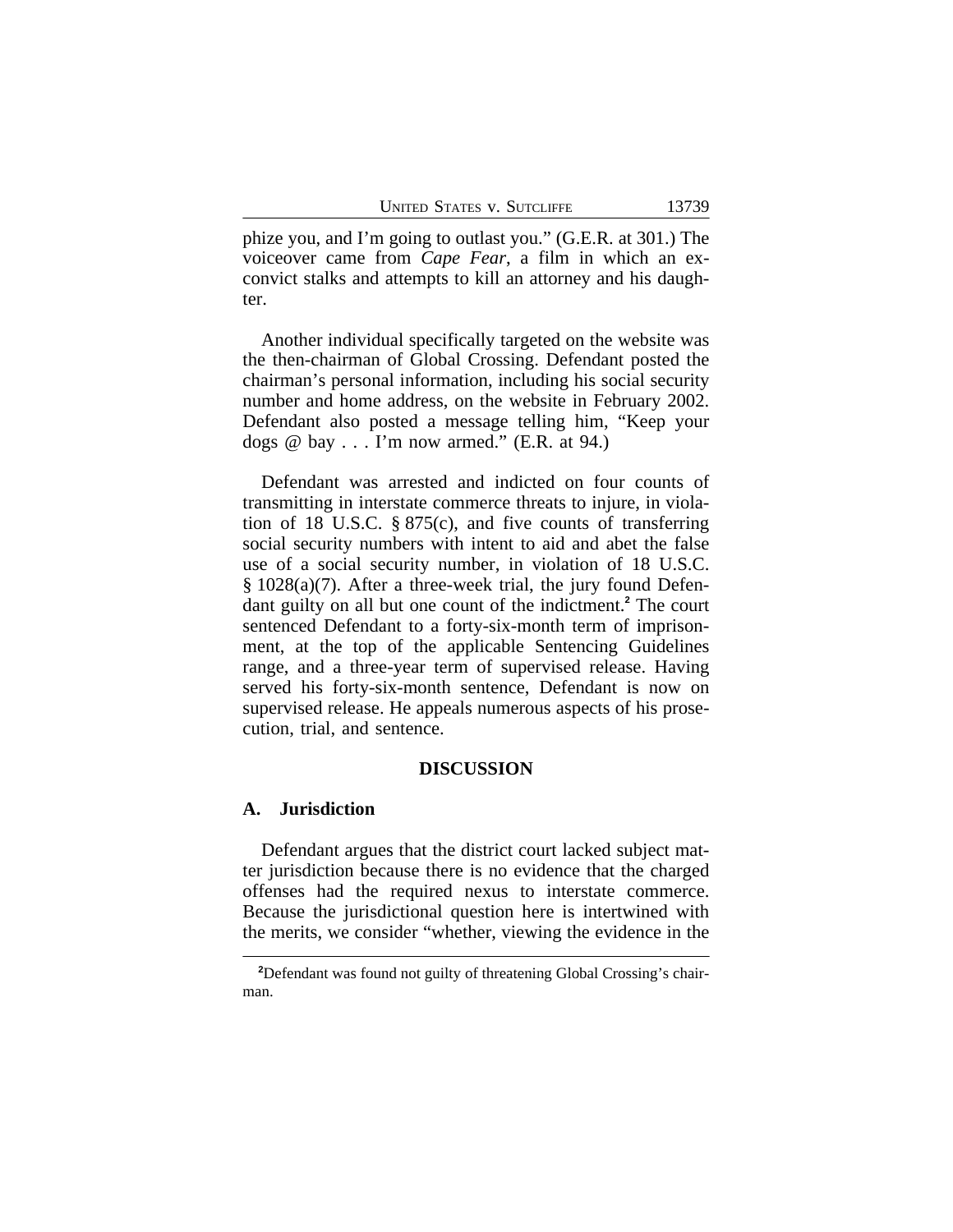light most favorable to the prosecution, any rational trier of fact could have found that the government proved a sufficient connection to interstate commerce beyond a reasonable doubt." *United States v. Morgan*, 238 F.3d 1180, 1185-86 (9th Cir. 2001).

**[1]** "The Internet is an international network of interconnected computers," *Reno v. ACLU*, 521 U.S. 844, 849 (1997), similar to—and often using—our national network of telephone lines, *see Nat'l Cable & Telecomm. Ass'n v. Brand X Internet Servs.*, 545 U.S. 967 (2005). We have previously agreed that "[i]t can not be questioned that the nation's vast network of telephone lines constitutes interstate commerce," *United States v. Holder*, 302 F. Supp. 296, 298 (D. Mont. 1969), *aff'd and adopted*, 427 F.2d 715 (9th Cir. 1970) (per curiam), and, a fortiori, it seems clear that use of the internet is intimately related to interstate commerce. As we have noted, "[t]he Internet engenders a medium of communication that enables information to be quickly, conveniently, and inexpensively disseminated to hundreds of millions of individuals worldwide." *United States v. Pirello*, 255 F.3d 728, 729 (9th Cir. 2001). It is "comparable . . . to both a vast library including millions of readily available and indexed publications and a sprawling mall offering goods and services," *ACLU*, 521 U.S. at 853, and is "a valuable tool in today's commerce," *Pirello*, 255 F.3d at 730. We are therefore in agreement with the Eighth Circuit's conclusion that "[a]s both the means to engage in commerce and the method by which transactions occur, 'the Internet is an instrumentality and channel of interstate commerce.' " *United States v. Trotter*, 478 F.3d 918, 921 (8th Cir. 2007) (per curiam) (quoting *United States v. MacEwan*, 445 F.3d 237, 245 (3d Cir. 2006)); *see also United States v. Hornaday*, 392 F.3d 1306, 1311 (11th Cir. 2004) ("Congress clearly has the power to regulate the internet, as it does other instrumentalities and channels of interstate commerce . . . .").

**[2]** Here, the government introduced evidence that Defendant was living in California at the time the website was first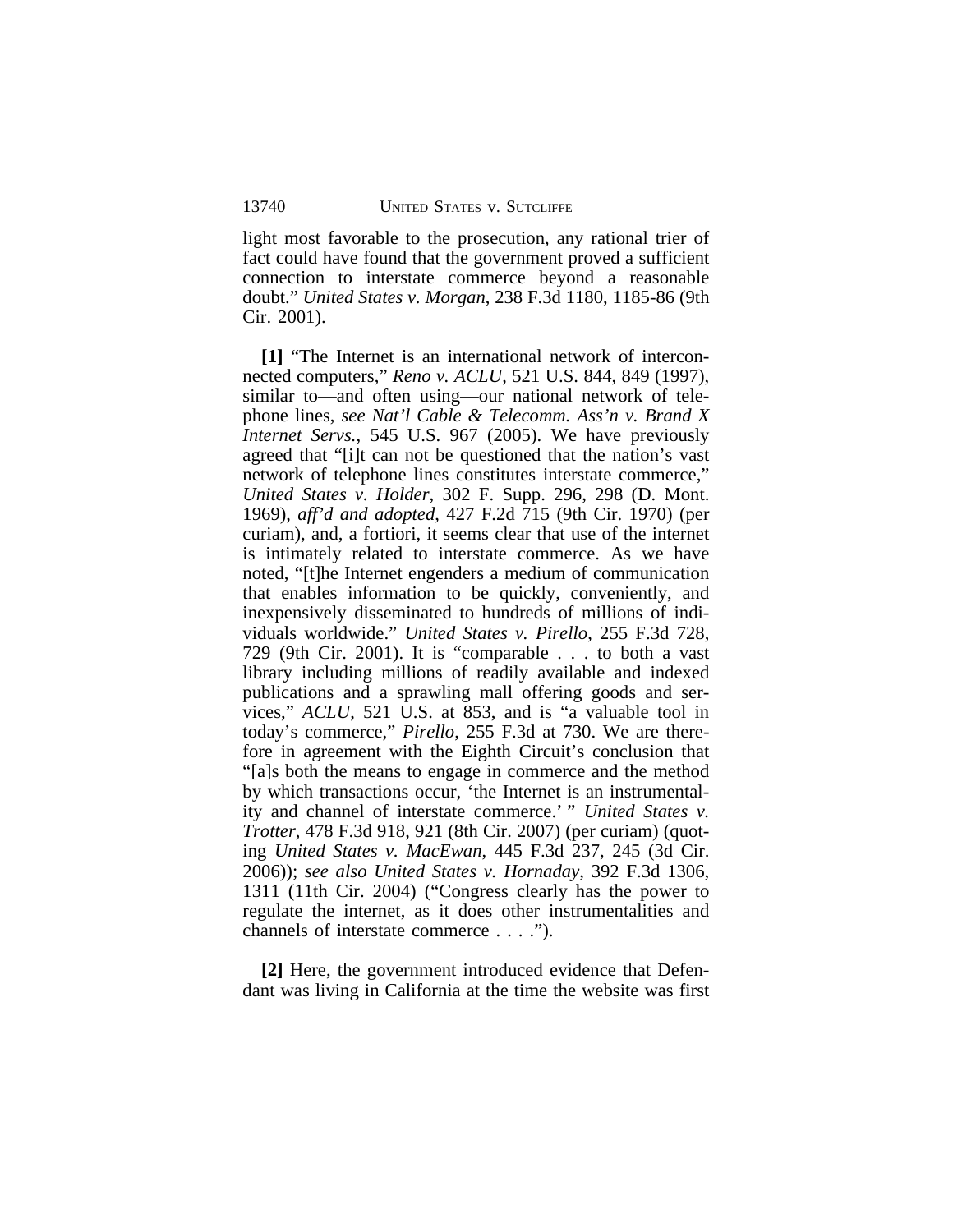|  |  |  | <b>UNITED STATES V. SUTCLIFFE</b> |
|--|--|--|-----------------------------------|
|--|--|--|-----------------------------------|

established and that in November 2001 he moved to New Hampshire, where he continued to post threats and social security numbers on the website. The government also presented evidence that, during the relevant time period, the website was uploaded to various servers located in Louisiana, North Carolina, and Virginia. Taken in the light most favorable to the prosecution, this evidence supports the conclusion that Defendant electronically sent threats and social security numbers to internet servers located across state lines. We hold that this interstate transfer of information by means of the internet satisfies the jurisdictional elements of the statutes under which Defendant was convicted. *See* 18 U.S.C. § 1028(c)(3) (2000) (providing that the prohibited production, transfer, possession, or use must be "in or affect[ing] interstate commerce"); *id.* § 875(c) (prohibiting transmission "in interstate or foreign commerce" of any communication containing a threat to kidnap or injure); *see also United States v. Kammersell*, 196 F.3d 1137, 1138-39 (10th Cir. 1999) (holding that threat sent by instant message over interstate telephone lines "falls within the literal scope of  $\lceil \frac{8}{5} \rceil 875(c) \rceil$  and gives rise to federal jurisdiction").

#### **B. Constitutionality of § 875(c)**

Defendant next argues that  $\S 875(c)$  is unconstitutionally vague. We review this contention de novo, *United States v. Cooper*, 173 F.3d 1192, 1202 (9th Cir. 1999), applying a presumption of constitutionality to the challenged statute, *Forbes v. Napolitano*, 236 F.3d 1009, 1012 (9th Cir. 2000). To survive vagueness review, a statute must "(1) define the offense with sufficient definiteness that ordinary people can understand what conduct is prohibited; and (2) establish standards to permit police to enforce the law in a non-arbitrary, nondiscriminatory manner." *Nunez v. City of San Diego*, 114 F.3d 935, 940 (9th Cir. 1997).

**[3]** A conviction under § 875(c) requires the specific intent to threaten, *United States v. Twine*, 853 F.2d 676, 680 (9th

13741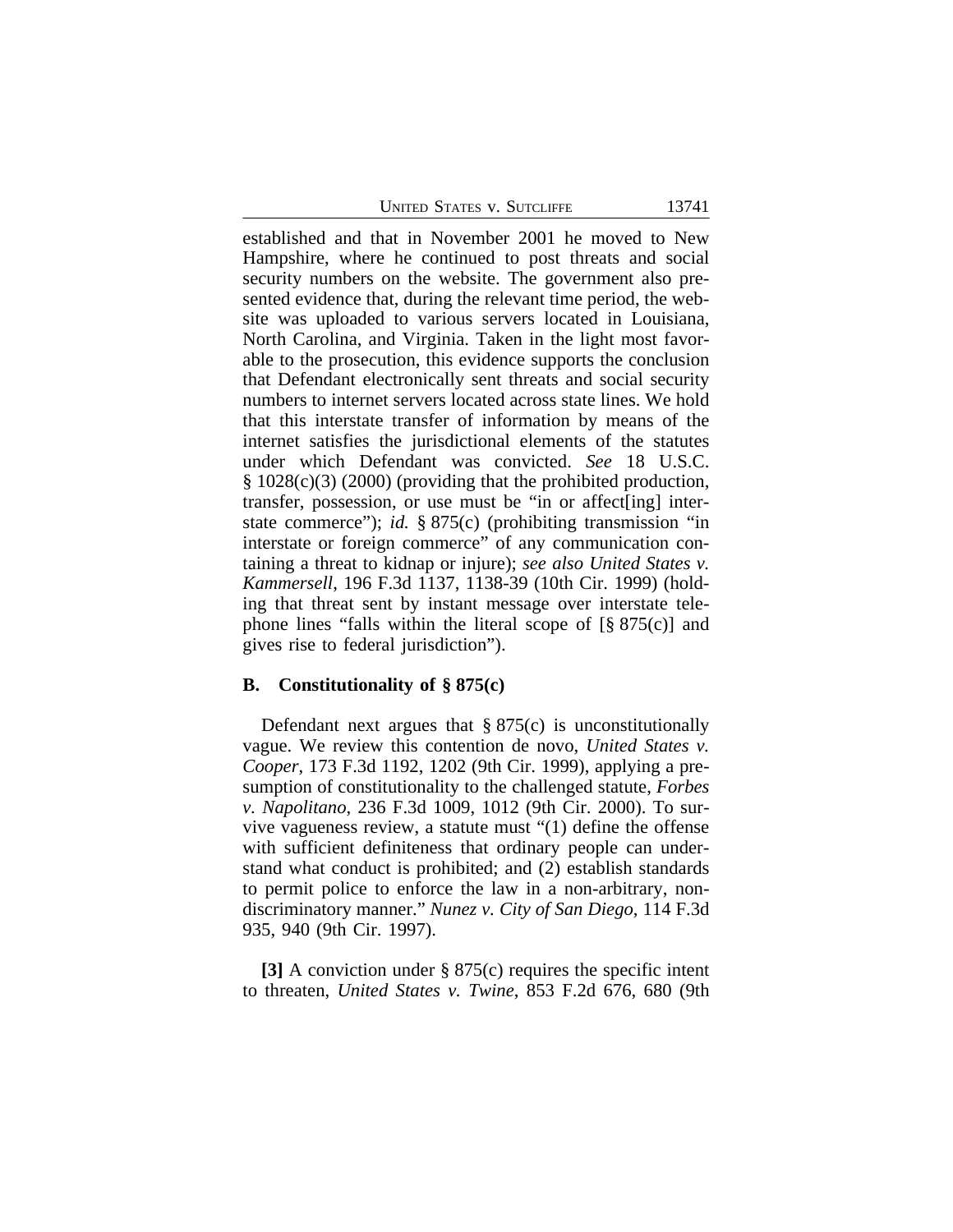Cir. 1988), and only true threats may be prohibited, *see Virginia v. Black*, 538 U.S. 343, 359-60 (2003). Defendant argues that § 875(c) is void for vagueness because the statute itself neither requires specific intent nor defines true threats. However, rather than making the statute void for vagueness, the narrowing construction provided by the relevant cases actually alleviates possible void-for-vagueness concerns. *See Boos v. Barry*, 485 U.S. 312, 329-30 (1988). Furthermore, we are convinced that the statute is not impermissibly vague. An ordinary citizen can understand what is meant by the terms "threat to kidnap" and "threat to injure," and we are persuaded that the statute provides sufficient standards to allow enforcement in a non-arbitrary manner.

## **C. Selective Prosecution**

Defendant argues that he was subjected to selective prosecution. To succeed on this claim, Defendant must demonstrate that (1) other similarly situated individuals have not been prosecuted and (2) his prosecution was based on an impermissible motive. *United States v. Culliton*, 328 F.3d 1074, 1081 (9th Cir. 2003) (per curiam). The standard for proving such a claim "is particularly demanding, requiring a criminal defendant to introduce 'clear evidence' displacing the presumption that a prosecutor has acted lawfully." *Reno v. American-Arab Anti-Discrimination Comm.*, 525 U.S. 471, 489 (1999). In reviewing a selective prosecution claim, this circuit has employed both a de novo and a clear error standard. *Culliton*, 328 F.3d at 1080.

**[4]** Defendant bases his selective prosecution claim on the government's failure to prosecute an unidentified Global Crossing employee who sent Defendant an email stating "If you post my info again I'm personally going to make sure you get your ass kicked." (E.R. at 35.) However, we are convinced that this employee was not a similarly situated individual. The employee sent a single textual email to Defendant in response to illegal and provocative communication previously posted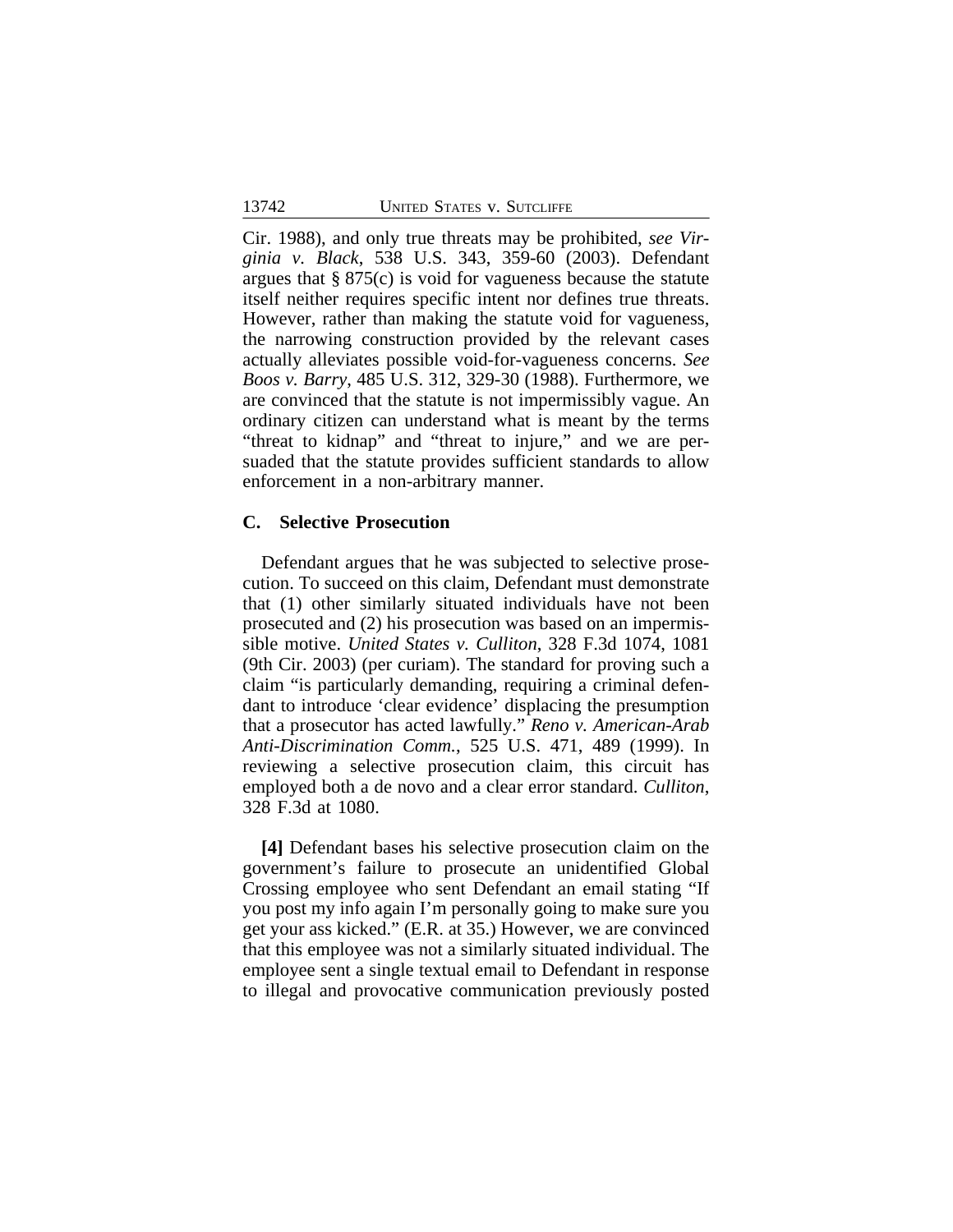online by Defendant. In contrast, over the course of several months Defendant used text, music, voiceovers, and pictures to make multiple threats of violence against different individuals. The violence threatened by Defendant was much more serious in nature than the employee's threat, and Defendant's inclusion of personal information—such as the process server's license plate number and the attorney's home address made his threats significantly more believable. Moreover, Defendant has not introduced any evidence even remotely showing that his prosecution was based on a discriminatory purpose. *See Wayte v. United States*, 470 U.S. 598, 610 (1985) (holding that to prove discriminatory purpose, defendant must show that government undertook particular course of action "at least in part because of . . . its adverse effects upon an identifiable group" (internal quotation marks omitted)). Thus, as in *Culliton*, Defendant "has no viable selective prosecution claim under any standard of review," 328 F.3d at 1080, and we accordingly affirm the district court's denial of Defendant's motion for dismissal based on selective prosecution.

#### **D. Right to Counsel**

**[5]** Defendant argues that he was denied his Sixth Amendment right to counsel when the district court held that he had implicitly waived this right and required him to proceed pro se at trial. We review de novo. *United States v. Percy*, 250 F.3d 720, 725 (9th Cir. 2001). While we "indulge every reasonable presumption against waiver of" the right to counsel, *United States v. Meeks*, 987 F.2d 575, 579 (9th Cir. 1993) (quoting *Michigan v. Jackson*, 475 U.S. 625, 633 (1986)), a court may force a defendant to proceed pro se if his conduct is "dilatory and hinders the efficient administration of justice," *United States v. Leavitt*, 608 F.2d 1290, 1293 (9th Cir. 1979) (per curiam).

When it granted Defendant's sixth appointed attorney's motion to withdraw, the district court held that Defendant had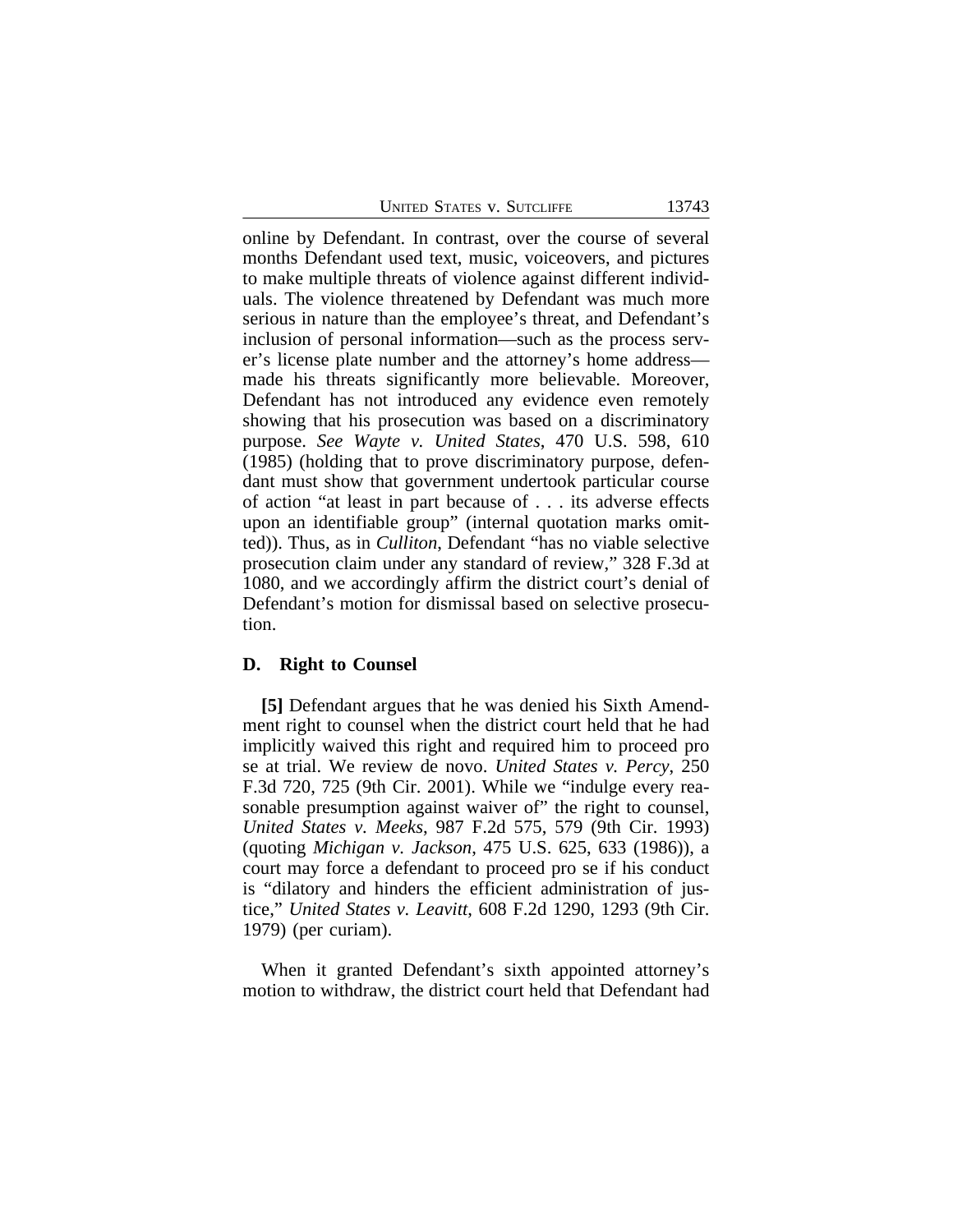implicitly waived his right to counsel. The court found that Defendant's conduct had "compelled four of his prior attorneys to move to withdraw." **3** (E.R. at 379.) The court explained:

From virtually the inception of this case Defendant has manipulated the proceedings and his relationships with five appointed lawyers so as to be able to claim that he wants to be represented by counsel while at the same time making it impossible for any competent lawyer to carry out his professional responsibilities. This conduct at times has consisted of threats; at least one lawsuit Defendant filed against a previous court-appointed lawyer; outbursts and harangues in court; defiant refusals to cooperate; rudeness; and hostility. Defendant's conduct required the Court to advise him, on several occasions, that he was at risk of waiving his right to counsel. Having fully (and more than once) advised Defendant of the risks and consequences attendant in defending himself without counsel, and having informed Defendant of the elements of the crimes of which he is accused as well as the potential penalties, the Court now finds and ORDERS that Defendant has waived his Sixth Amendment right to appointed counsel.

(E.R. at 381.) The court then ordered Defendant's sixth appointed attorney to act as standby counsel. The court later reiterated its reasoning for finding waiver of the right to counsel, telling Defendant, "You are proceeding without counsel because your conduct, although not your lips and your words, clearly and persistently reflected a refusal to be represented by counsel." (G.E.R. 360-61.)

<sup>&</sup>lt;sup>3</sup>After meeting once with Defendant, the fifth attorney, who had been appointed as standby counsel, requested withdrawal based on scheduling conflicts.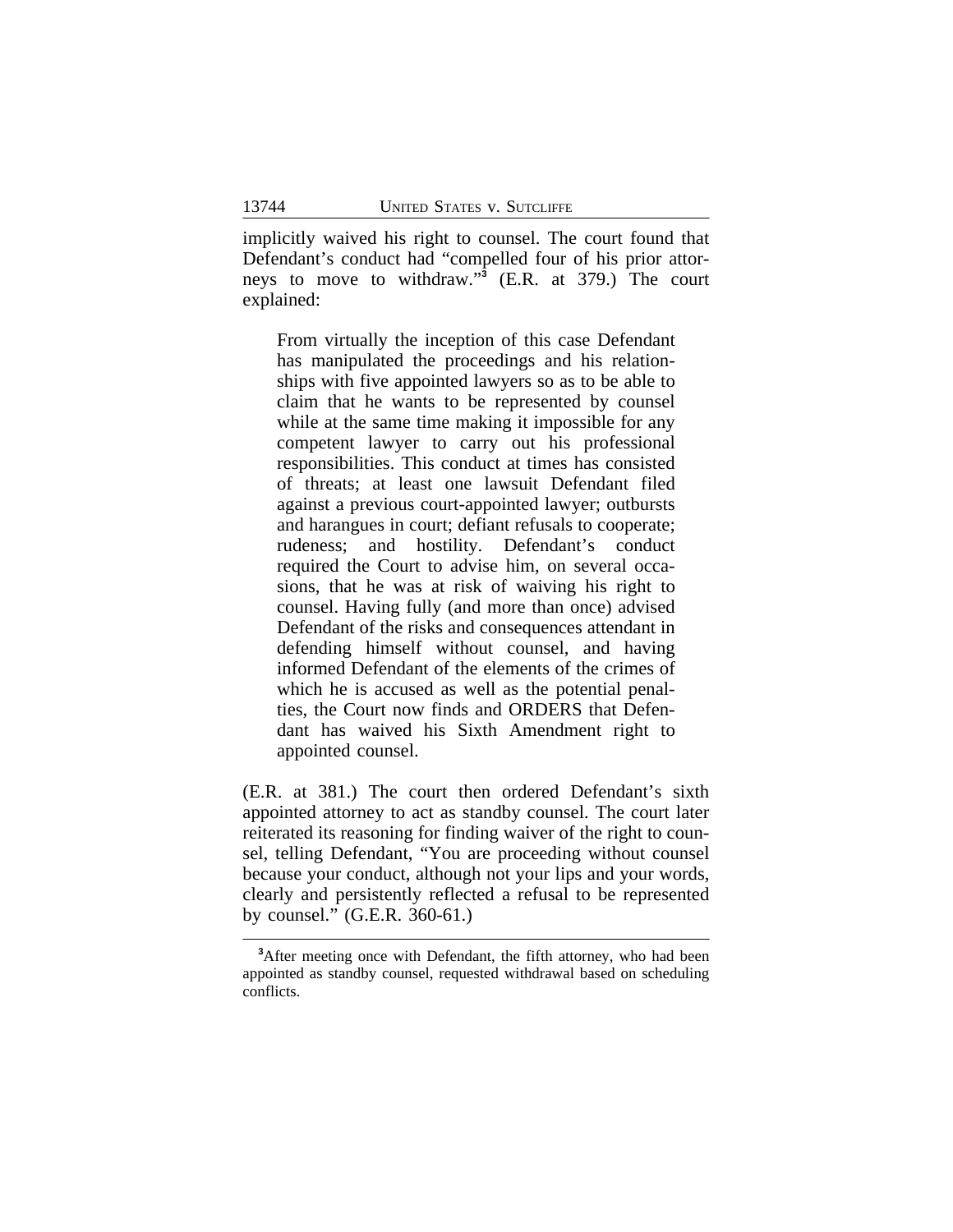| <b>UNITED STATES V. SUTCLIFFE</b> |  |  |  |  |
|-----------------------------------|--|--|--|--|
|-----------------------------------|--|--|--|--|

The court's justification is amply supported by the record. In addition to insisting that all of his appointed attorneys were incompetent, Defendant accused his first attorney of obstructing justice; alleged that his second attorney's motion to withdraw was an attempt to cover up her incompetence and failure to comply with her professional responsibilities; accused his third attorney of unprofessional conduct and dishonesty and asserted that he had "summarily" dismissed this attorney "with extreme prejudice" (G.E.R. 40); refused to communicate with his fourth attorney, who he asserted did not represent him, and sued him for conspiracy to violate his civil rights; and accused his sixth attorney of perjury and threatened to sue him if he sought a continuance to prepare for trial. None of Defendant's accusations against his attorneys are supported by the record. Furthermore, Defendant indicated to the court that he intended to continue "go[ing] through" attorneys until the case was dismissed (G.E.R. 51), while a psychiatrist who evaluated Defendant believed that he was purposefully manipulating the proceedings in order to delay trial. Defendant's third attorney also told the court that Defendant "seem[ed] to be on a self-destructive path" and "seem- [ed] to be wanting to steer this [case] towards some sort of a train wreck," (G.E.R. 42-43), and the sixth attorney believed that Defendant wanted him to go to trial inadequately prepared in order to create an issue of ineffective assistance of counsel.

**[6]** The court correctly advised Defendant of the risks of self-representation, the nature of the charges against him, and the penalties he faced. *See United States v. Robinson*, 913 F.2d 712, 714-15 (9th Cir. 1990). The court also warned Defendant more than once that he would be deemed to have waived his right to counsel if he persisted in sabotaging his relationships with his attorneys. In light of Defendant's continued antagonism and manipulative behavior, we are satisfied that the district court did not err in finding that Defendant knowingly and intelligently waived his right to counsel through his conduct. *See United States v. Moore*, 706 F.2d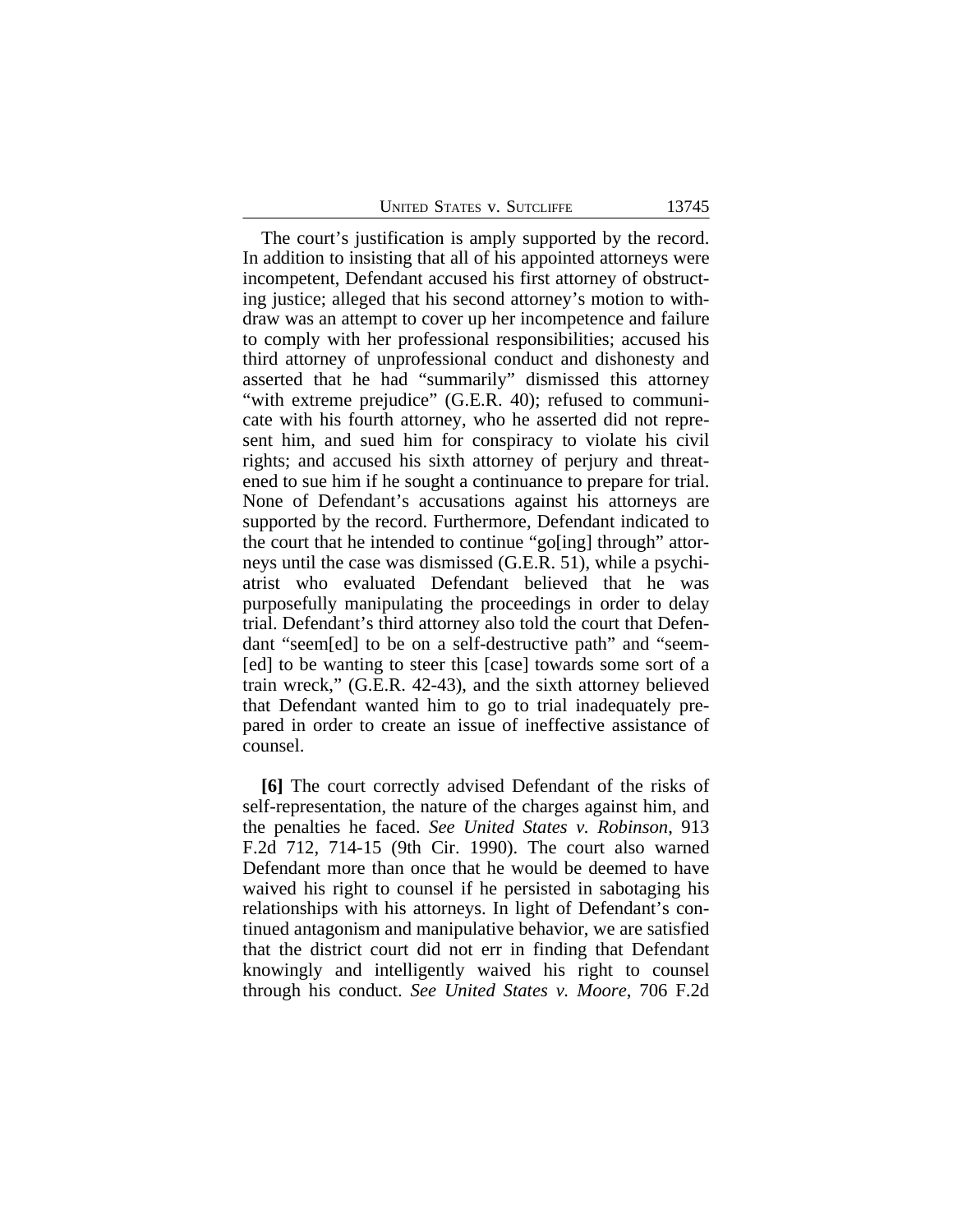538, 540 (5th Cir. 1983) ("[A] persistent, unreasonable demand for dismissal of counsel and appointment of new counsel . . . is the functional equivalent of a knowing and voluntary waiver of counsel.").

#### **E. Speedy Trial Rights**

Defendant argues that he was deprived of his statutory and constitutional rights to a speedy trial. We review de novo, reviewing the court's underlying factual findings for clear error. *United States v. Lam*, 251 F.3d 852, 855 (9th Cir. 2001).

**[7]** The Speedy Trial Act, 18 U.S.C. § 3161 *et seq.*, provides that a criminal defendant's trial must normally commence within seventy days of the filing of the indictment or the defendant's initial court appearance, whichever is later. However, certain periods of delay are excluded from the calculation of the seventy-day limit, including (1) delays due to competency proceedings,  $\S 3161(h)(1)(A)$ ; (2) delays between the time of filing and the prompt disposition of pretrial motions,  $\S 3161(h)(1)(F)$ ; and, (3) if the court sets forth in the record "its reasons for finding that the ends of justice served by the granting of [a] continuance outweigh the best interests of the public and the defendant in a speedy trial," delays caused by such continuances, § 3161(h)(8).

**[8]** The initial indictment in this case was filed on April 5, 2002, Defendant made his initial appearance on April 9, 2002, and trial began on November 12, 2003. However, all of the time between May 16, 2002, and October 22, 2002, and between October 23, 2002, and November 12, 2003, is excluded from our computation of the seventy-day limit due to pending pretrial motions, competency proceedings, and continuances under § 3161(h)(1)(A), (h)(1)(F), and (h)(8). Thus, only thirty-nine days of the period between April 9, 2002 and November 12, 2003, are counted under the Speedy Trial Act. Defendant argues that because he objected to many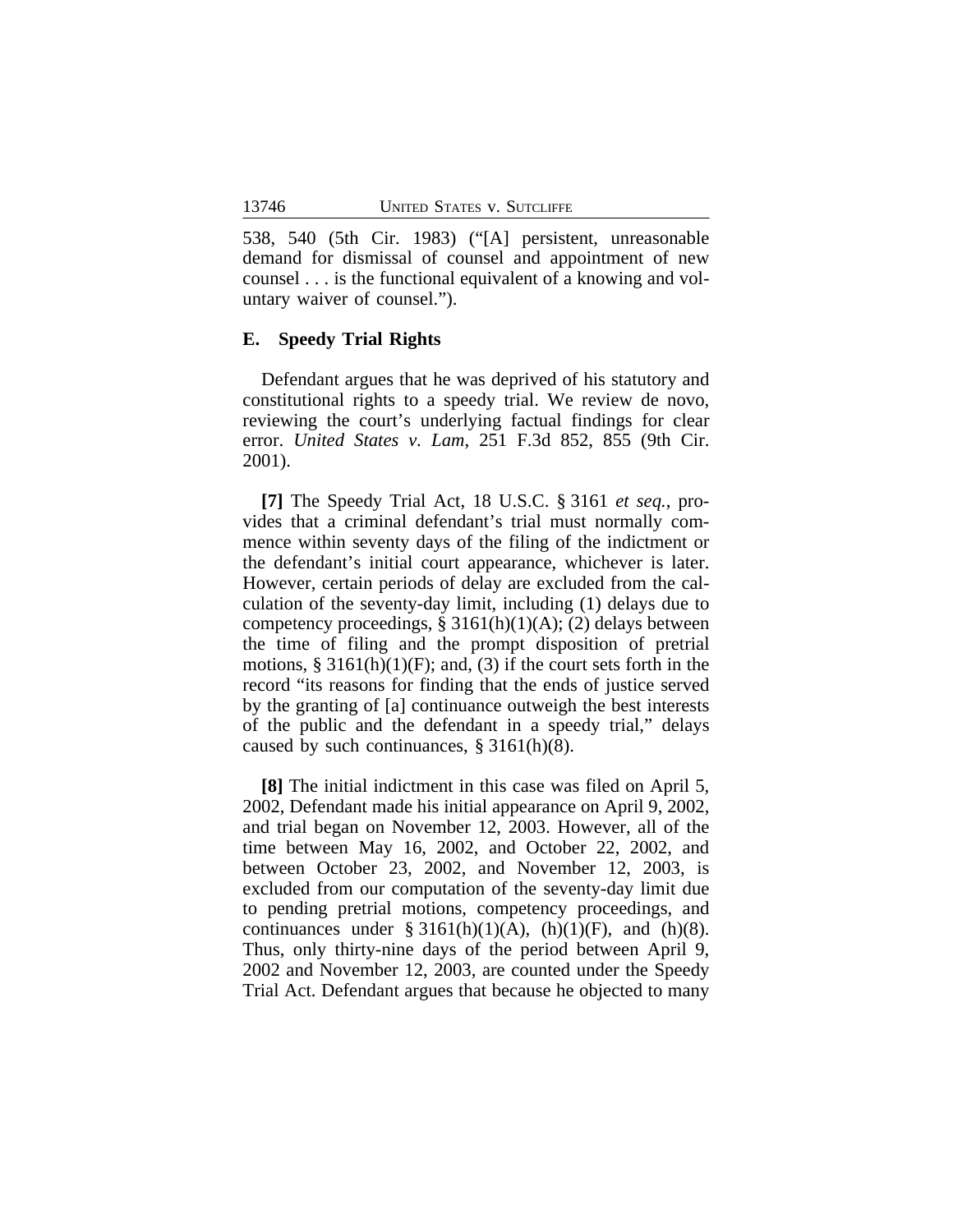UNITED STATES V. SUTCLIFFE 13747

of the continuances ordered by the court, delays due to those continuances should be included in our Speedy Trial Act calculation. However, the district court justified each of these continuances in accordance with  $\S 3161(h)(8)(A)$ . The district court explained that the continuances were necessary to allow appointed defense counsel time to prepare for trial given the complexity of the case, the large amount of electronic evidence, and the repeated changes in Defendant's representation. We see nothing clearly erroneous about this finding. Accordingly, we hold that Defendant's statutory right to a speedy trial was not violated.

**[9]** In addition to the statutory right, defendants have a Sixth Amendment right to a speedy trial. To determine whether Defendant's Sixth Amendment right was violated, we balance the length of the delay, the reason for the delay, Defendant's assertion of this right, and prejudice to Defendant. *Lam*, 251 F.3d at 855 (citing *Barker v. Wingo*, 407 U.S. 514, 529 (1972)).

**[10]** The length of the delay in this case—approximately twenty months between Defendant's March 26, 2002 arrest and his November 12, 2003 trial—is long enough to trigger a *Barker* inquiry. *United States v. Beamon*, 992 F.2d 1009, 1012-13 (9th Cir. 1993) (holding that twenty month delay is "more than sufficient to trigger the speedy trial inquiry under *Barker*"). We accordingly turn to the other *Barker* factors to determine whether Defendant's constitutional right to a speedy trial was violated.

**[11]** As to the second factor, we agree with the district court that any delay in the case was "almost entirely attributable to the course of conduct that [Defendant] systematically . . . engaged in." (G.E.R. 135.) As the government points out, "[a]t no point did the government request a continuance to better prepare its case or otherwise to gain an advantage, nor did the court cite a neutral reason such as overcrowded court dockets." (Appellee's Br. at 50.) Instead, the delays were all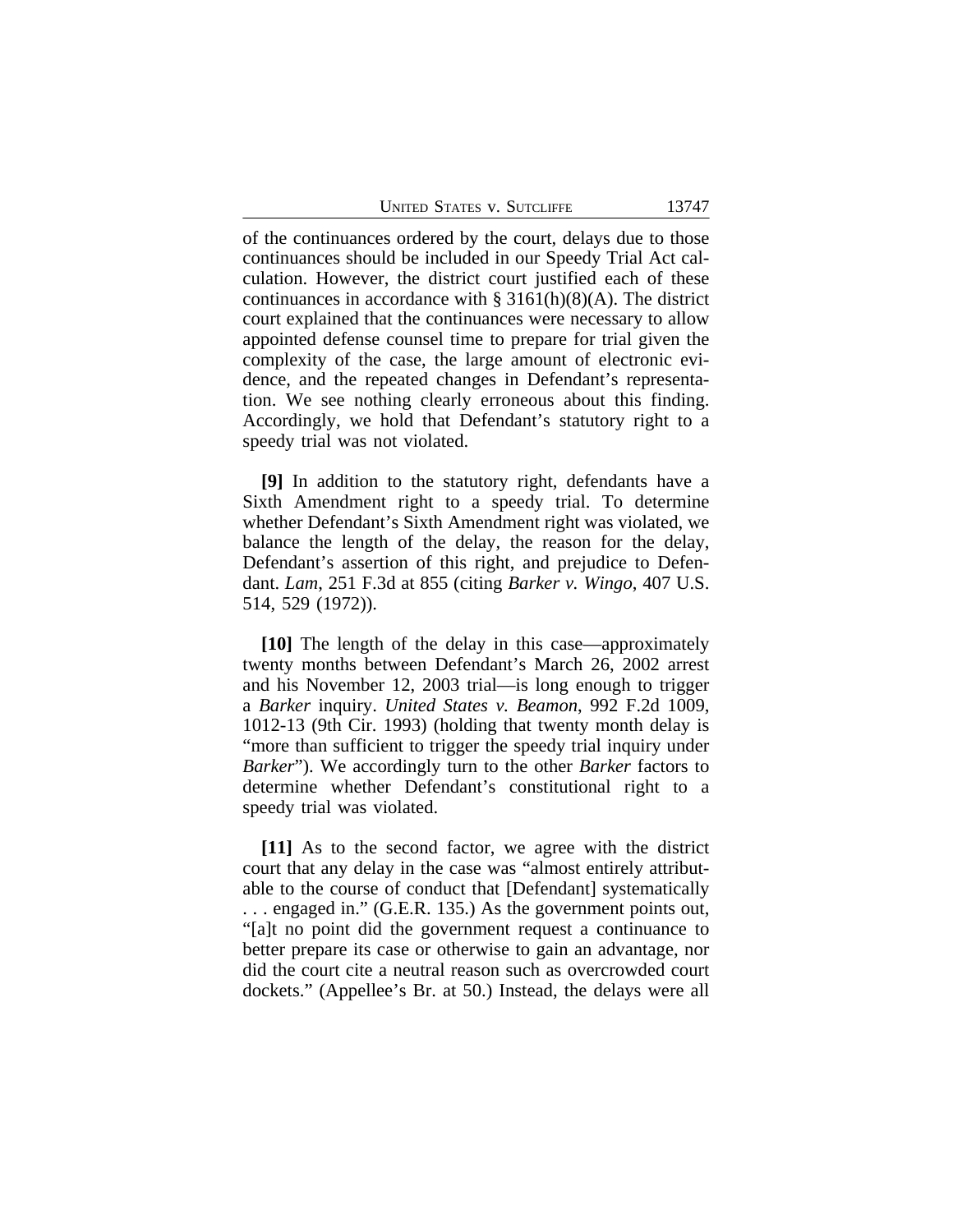either directly caused by Defendant or, as in the case of his competency proceeding, were deemed necessary in the interests of justice.**<sup>4</sup>** Thus, this factor overwhelmingly weighs against Defendant.

**[12]** Although the third *Barker* factor may at first glance appear to weigh in Defendant's favor, his repeated assertions of his speedy trial rights were completely belied by his conduct. *See United States v. Loud Hawk*, 474 U.S. 302, 314 (1986) (holding that defendants' repeated assertions of their speedy trial right had been contradicted by their filing of multiple frivolous petitions and unsuccessful motions before trial). Defendant was warned that each attorney the court appointed would need to go through the same learning curve in order to be ready to proceed to trial, yet he continued to sabotage his relationship with each appointed attorney, necessitating the delays. In light of this conduct, we hold that the third factor does not weigh in Defendant's favor.

**[13]** When a defendant is responsible for the delay, he "carries a heavy burden of demonstrating actual prejudice to succeed on a speedy trial claim." *Lam*, 251 F.3d at 859. " 'Actual prejudice can be shown in three ways: oppressive pretrial incarceration, anxiety and concern of the accused, and the possibility that the accused's defense will be impaired.' " *Id.* (quoting *Beamon*, 992 F.2d at 1014). The last of these is the most serious. *Id.* at 860. While Defendant argues that he suffered from anxiety and concern due to his long period of pretrial incarceration, we conclude, under the circumstances of this case, that this allegation is insufficient to demonstrate that Defendant suffered impermissible prejudice as a result of the delays he caused. *See United States v. Casas*, 425 F.3d 23, 34- 35 (1st Cir. 2005) (holding defendants' allegations of anxiety and concern during forty-one month period of pretrial incar-

<sup>&</sup>lt;sup>4</sup>Indeed, the competency proceeding itself was arguably caused by Defendant's conduct, as it was his behavior with respect to his appointed counsel that caused the court to question his competency.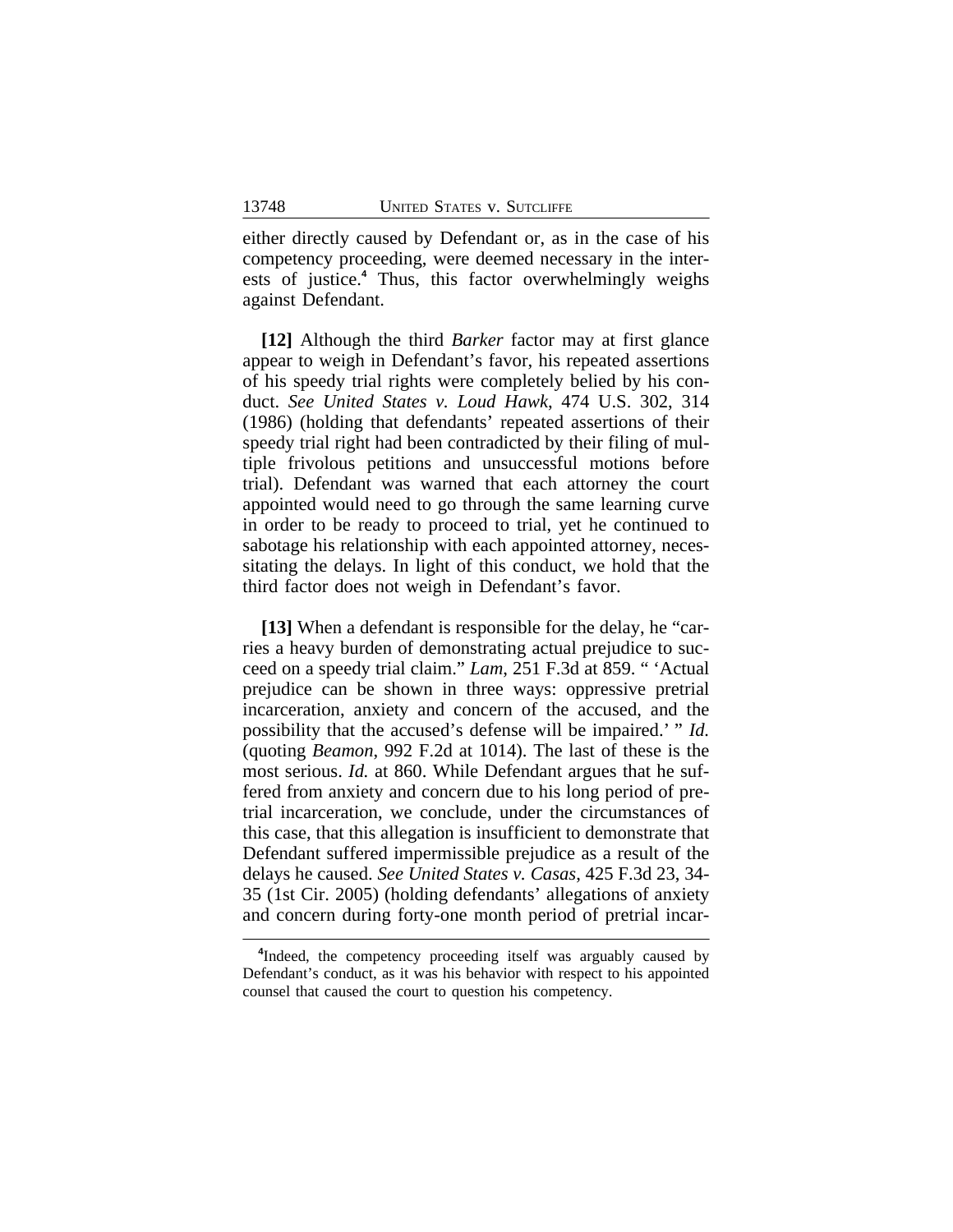|  | <b>UNITED STATES V. SUTCLIFFE</b> |
|--|-----------------------------------|
|  |                                   |

ceration insufficient to show unconstitutional prejudice where delay was at least partially attributable to defendants, time served was credited against sentences they received upon conviction, and government was not seeking death penalty). Rather, we are convinced that the district court acted entirely appropriately in allowing Defendant's substituted counsel time to prepare for trial. Indeed, Defendant's defense would clearly have been prejudiced had the court *granted* his requests to have newly appointed counsel represent him at trial with only minutes or days of preparation beforehand. Accordingly, considering the *Barker* factors as a whole, we conclude that Defendant's Sixth Amendment right to a speedy trial was not violated.

### **F. Recusal**

Defendant also appeals the denial of his motions for recusal of the trial judge. We review for abuse of discretion. *United States v. Wilkerson*, 208 F.3d 794, 797 (9th Cir. 2000).

**[14]** Defendant's recusal motions were based on the trial judge's alleged failure to appoint competent counsel to represent Defendant, his order that Defendant's competency to stand trial be evaluated, his order that Defendant not communicate directly with the court while represented by counsel, and his alleged failure to consider Defendant's motions to dismiss the indictment, as well as the fact that Defendant filed a civil complaint alleging that the trial judge was involved in a conspiracy to violate Defendant's constitutional rights. His recusal motions were randomly assigned to a different district court judge and were denied. As the judge ruling on the motions correctly noted, " 'judicial rulings alone almost never constitute a valid basis for a bias or partiality motion.' " (E.R. at 175 (quoting *Liteky v. United States*, 510 U.S. 540, 555 (1994)).) "Almost invariably, they are proper grounds for appeal, not for recusal." *Liteky*, 510 U.S. at 555. Even hostile judicial remarks made during the course of a trial will not ordinarily support a challenge to the judge's partiality. *Id.*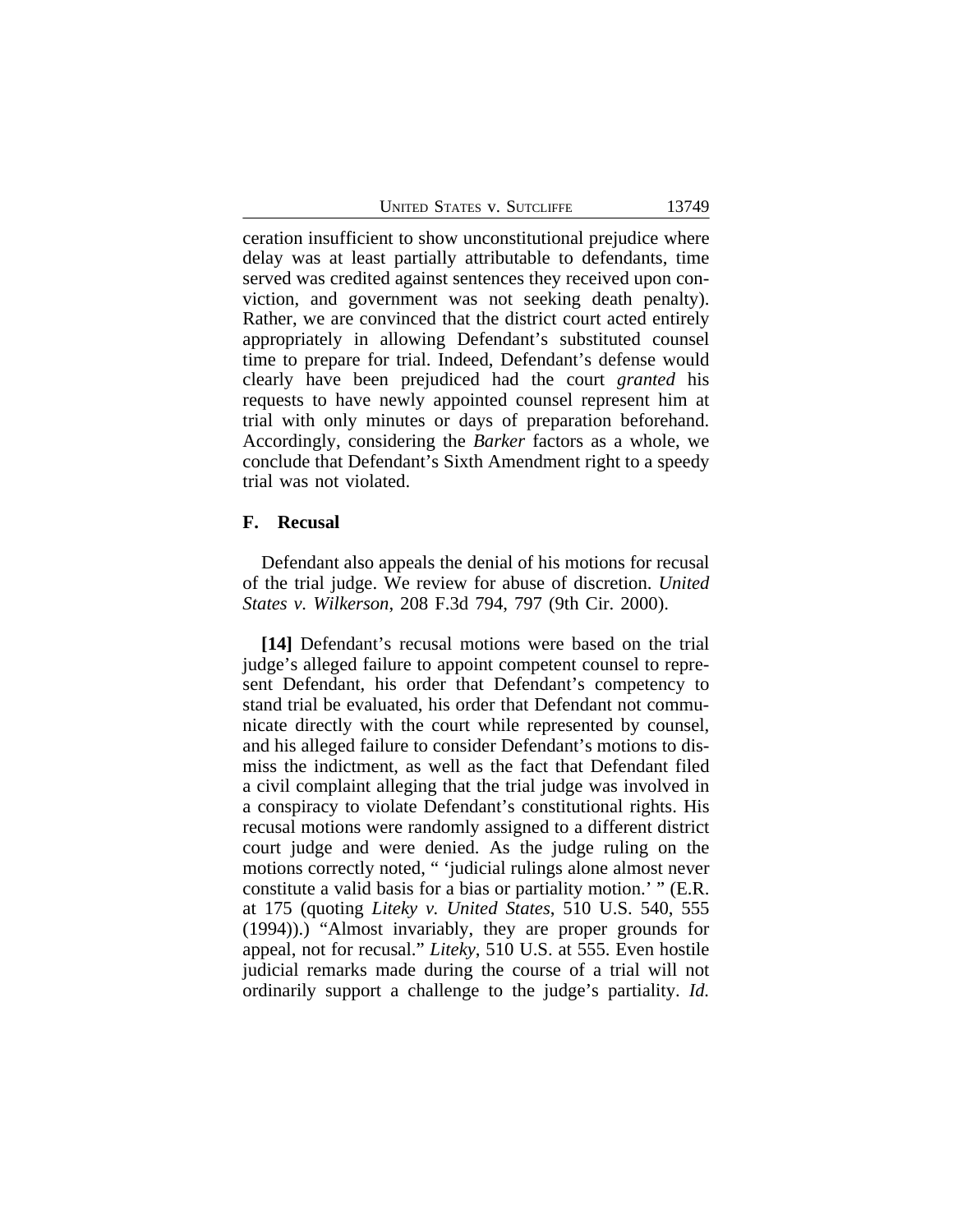Moreover, "[a] judge is not disqualified by a litigant's suit or threatened suit against him, or by a litigant's intemperate and scurrilous attacks." *United States v. Studley*, 783 F.2d 934, 940 (9th Cir. 1986) (citation omitted). Because Defendant failed to make the required showing that the trial judge's actions or remarks were based on an extrajudicial source or "reveal[ed] such a high degree of favoritism or antagonism as to make fair judgment impossible," *Liteky*, 510 U.S. at 555, we conclude that the motion judge did not abuse her discretion in denying Defendant's motions for recusal.

#### **G. Request to Reconstruct Website**

**[15]** Defendant contends that the district court erred in denying his pre-trial motion to order the government to reconstruct the entire website for purposes of trial. Reviewing for abuse of discretion, *United States v. Ross*, 206 F.3d 896, 898 (9th Cir. 2000), we affirm. When Defendant made this motion, he had received copies of everything that the FBI case agent and Global Crossing specialists had copied from the website during their respective investigations. He had also received copies of the electronic trial exhibits created by the government. Thus, all of the material that would be displayed and discussed by any of the witnesses was readily available to him. Defendant was informed that he could try to elicit evidence on any materials from the website that had not been archived during the investigation and that would help show the context of his postings. Furthermore, because the website was stored on several different servers and involved large amounts of information—including myriad internal and external hyperlinks—that Defendant frequently changed, his request to reconstruct the entire website was not even feasible. Thus, the court did not abuse its discretion in denying his motion.

#### **H. Evidence of Rifle Possession**

Defendant also appeals the district court's denial of his motion in limine to exclude evidence that he possessed a rifle,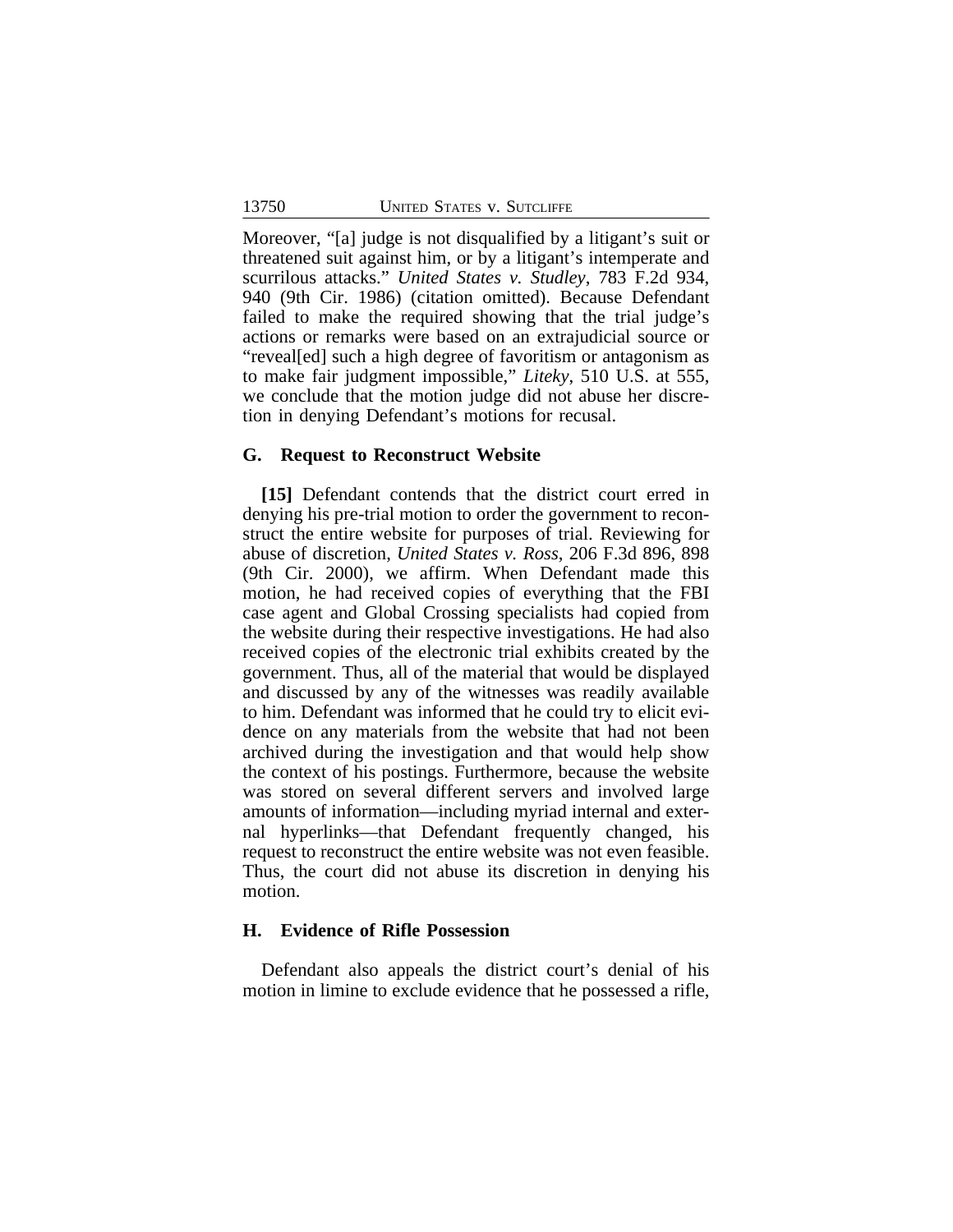| <b>UNITED STATES V. SUTCLIFFE</b> |  |  |  |  |
|-----------------------------------|--|--|--|--|
|-----------------------------------|--|--|--|--|

bayonet, and ammunition during the time in which he transmitted his threats. We again review for abuse of discretion. *Id.*

**[16]** The court allowed admission of this evidence subject to a limiting instruction, telling the jury that it should consider the evidence only for the limited purpose of determining whether the government had proven Defendant's specific intent to threaten. Defendant's specific intent was a highly contested issue at trial, as Defendant contended that the phrase "I am now armed" was intended to convey only that he was "armed with information" and that the phrase "I will kill you" was ambiguous and was not intended to threaten physical violence. Thus, the government introduced evidence of Defendant's weapon possession to demonstrate that he actually intended to threaten violence and was not innocently talking about being armed with information or about stabbing and killing in some metaphorical sense. Given the language and context of the threats, we agree that the evidence tended to prove that Defendant had the requisite specific intent to threaten. We therefore conclude that the district court did not abuse its discretion by allowing evidence of the rifle for this limited purpose. While we note that other circuits have reached a contrary result in somewhat similar factual situations, s*ee, e.g., United States v. Himelwright*, 42 F.3d 777 (3d Cir. 1994); *United States v. Philibert*, 947 F.2d 1467, 1470-71 (11th Cir. 1991), it is important to point out that those circuits do not require the government to prove that the defendant acted with specific intent to threaten. Consequently, we do not find their reasoning on this issue persuasive.

### **I. Motion for Judgment of Acquittal**

Defendant appeals the district court's denial of his motion for acquittal. We review de novo, asking whether, viewing the evidence in the light most favorable to the prosecution, any rational trier of fact could have found the essential elements of the crime beyond a reasonable doubt. *United States v. Tisor*, 96 F.3d 370, 379 (9th Cir. 1996).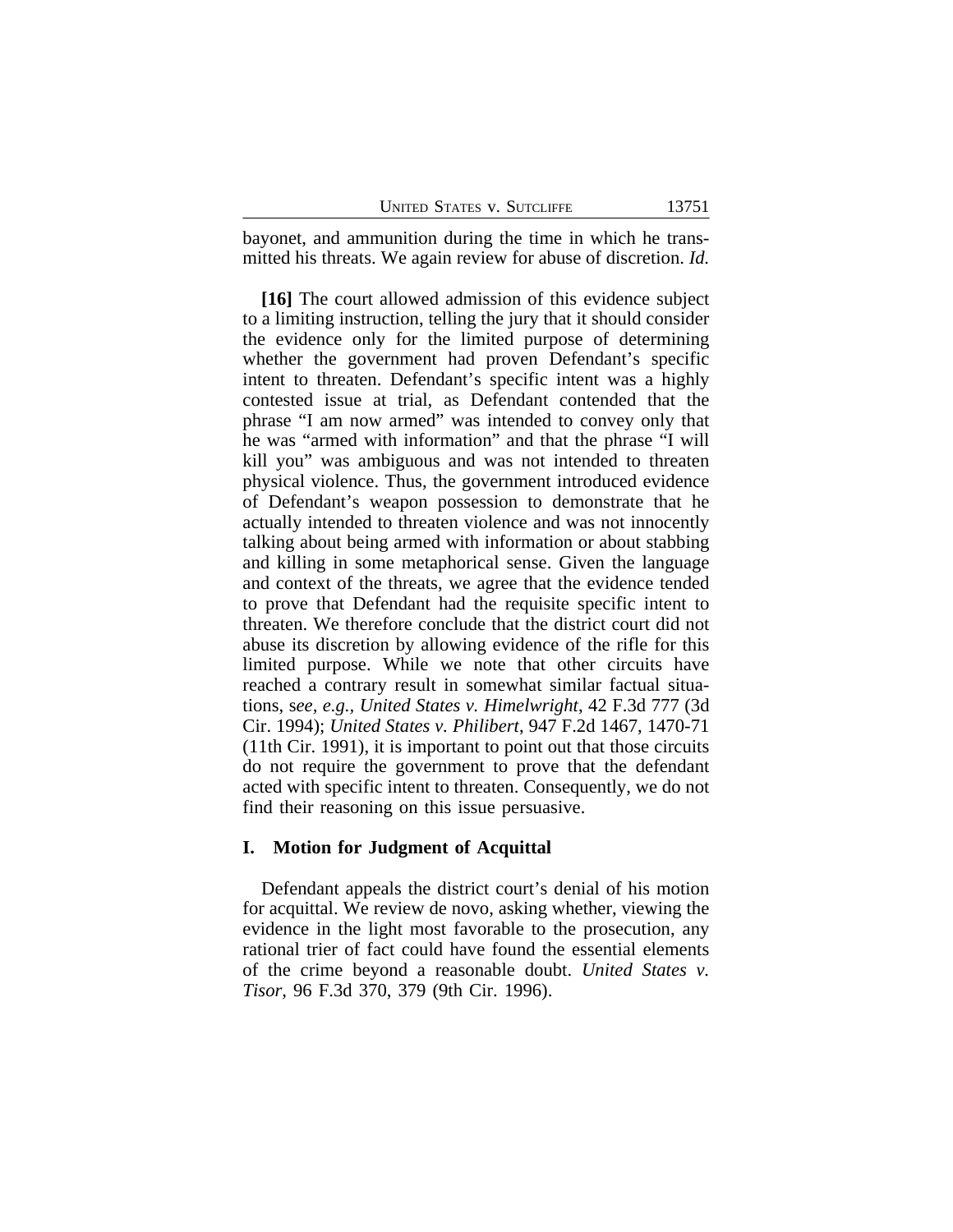Defendant argues that he should have been acquitted on the § 1028(a)(7) counts because the government failed to prove the statutory intent element. Defendant was convicted of violating  $\S$  1028(a)(7), which at the time of his trial prohibited "knowingly transfer[ring] or us[ing], without lawful authority, a means of identification of another person with the intent to commit, or to aid or abet, any unlawful activity that constitutes a violation of Federal law, or that constitutes a felony under any applicable State or local law." 18 U.S.C. § 1028(a)(7) (2000) (amended 2004).**<sup>5</sup>** Defendant contends that the statutory phrase "intent . . . to aid or abet" imports all of the elements required in a conviction for aiding and abetting itself. Therefore, he argues, his conviction for transferring social security numbers "with the intent to aid and abet . . . false representation of Social Security numbers" (E.R. at 186) required the identification of a principal and proof that the crime of false representation was actually committed.

**[17]** There is no question that a conviction for aiding and abetting a crime requires proof that the underlying crime was committed, but we do not agree with Defendant that a conviction under  $\S 1028(a)(7)$  requires such proof. It is axiomatic that a criminal conviction requires the occurrence of a crime. Thus, a defendant can only be convicted for aiding and abetting where some underlying crime has been committed. *United States v. Powell*, 806 F.2d 1421, 1424 (9th Cir. 1986). Indeed, "[a]iding and abetting is not a separate and distinct offense from the underlying substantive crime, but is a different theory of liability for the same offense." *United States v. Garcia*, 400 F.3d 816, 820 (9th Cir. 2005). In contrast, a conviction under  $\S 1028(a)(7)$  is based on the defendant's unlawful action of transferring or using another individual's means of identification with the intent to commit or to aid or abet other unlawful activity. Thus, the defendant's action in itself constitutes the crime for which he is convicted—a "separate

**<sup>5</sup>**The 2004 amendment added the word "possesses" after "transfers" and added the phrase "or in connection with" after "or to aid or abet."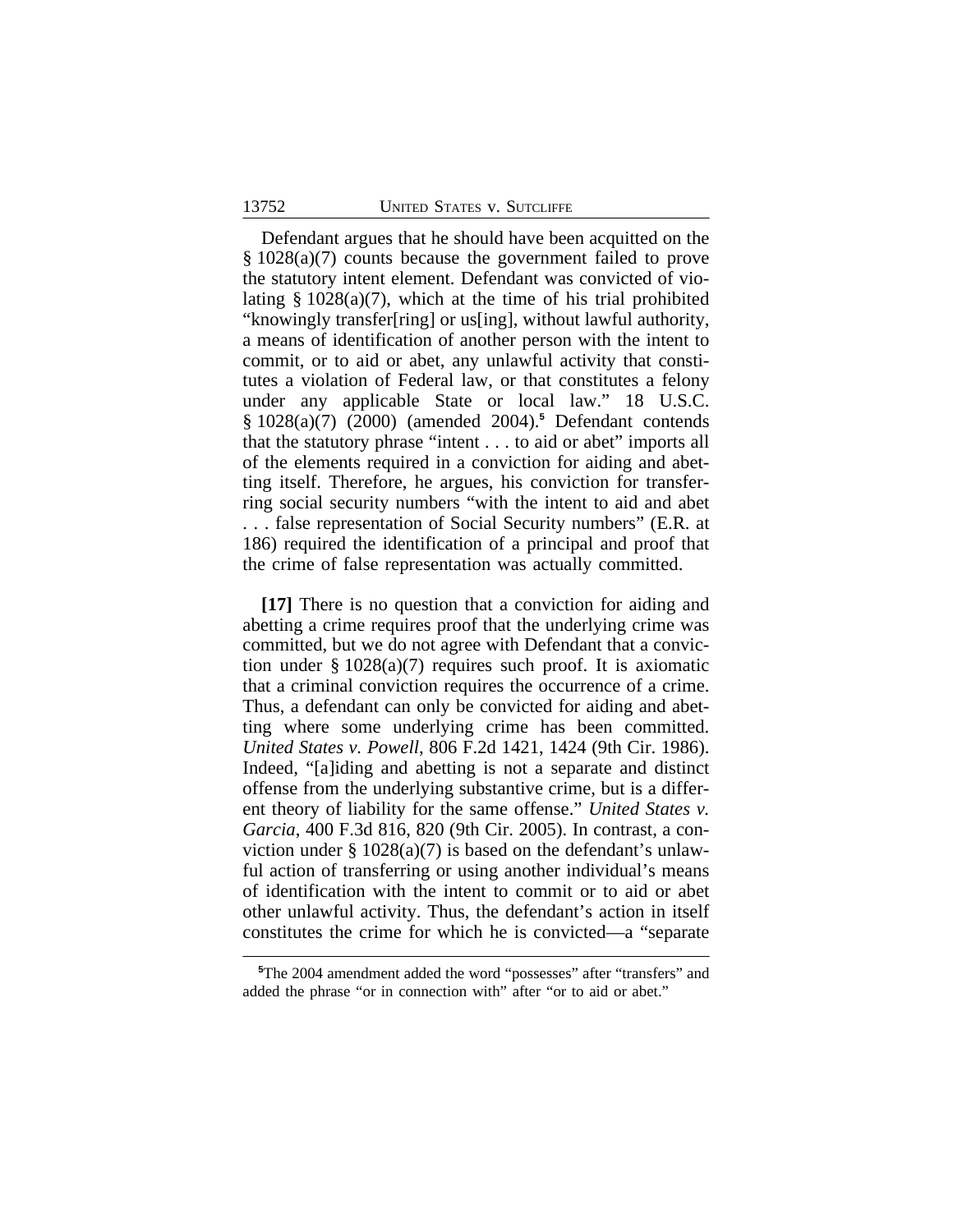UNITED STATES V. SUTCLIFFE 13753

and distinct offense" from the crime that he intends to commit or to aid or abet. *Cf. United States v. Navarro*, 476 F.3d 188, 195 n.10 (3d Cir. 2007) ("[T]he offense of burglary was completed when the defendant entered the building with the intent to commit a felony (whether or not he actually committed that felony)  $\dots$  ."). We therefore hold that the government must only prove that the defendant committed the unlawful act with the requisite criminal intent, not that the defendant's crime actually caused another crime to be committed. As to Defendant's argument that the government was required to identify a principal whom he intended to aid or abet, we first note that identification of a principal is not even an element for an aiding and abetting conviction. *Powell*, 806 F.2d at 1424. Moreover, because we conclude that a  $\S 1028(a)(7)$  conviction requires no evidence of an underlying crime, we hold that the government need not prove even the existence of a principal.

**[18]** Having thus determined, we now consider whether the government introduced sufficient evidence to prove that Defendant had the intent to aid and abet false representation of social security numbers. Viewing the evidence in the light most favorable to the prosecution, we conclude that it did. The evidence introduced at trial amply supported a conclusion that, as part of his scheme to give himself an advantage in his dispute with Global Crossing, Defendant posted Global Crossing employees' personal information online with the intent to entice and assist other individuals to take advantage of the information to the employees' detriment. The government introduced evidence that Defendant posted the social security numbers of well over a thousand Global Crossing employees online, linking some of this information to an article outlining the dangers of identity theft. He picketed outside the Global Crossing building with a sign advertising the website. He indicated on the website that individuals whose information was posted online might feel "uncomfortable" (G.E.R. at 272) and warned Global Crossing employees that "as time passes, this will only get worse" (G.E.R. at 463). He stated that additional information about certain individuals was only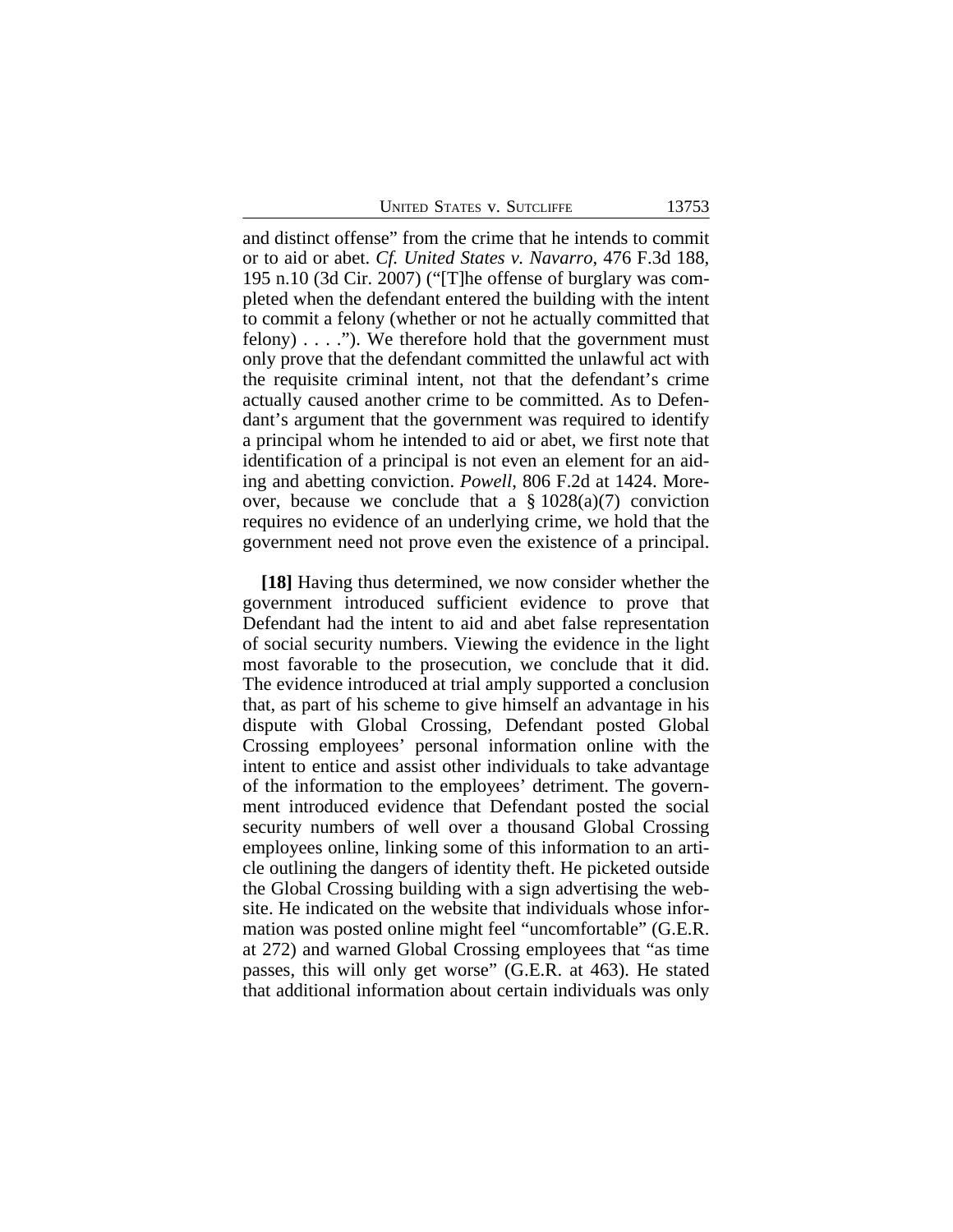"omitted for the time being." (G.E.R. at 281.) He told employees that he would only remove their information if they acceded to his demands. His statements on the website clearly demonstrated his knowledge that publishing social security numbers online could have detrimental effects on the employees. Moreover, the website's contents supported a conclusion that Defendant was expecting and hoping that persons engaged in identity theft would actually use the information to the detriment of Global Crossing employees. We agree with the government that "[e]verything about the way [Defendant] expressed and published others' personal information indicated that he was threatening to see it used, and intending to see it used, for a bad purpose, namely, its fraudulent use by someone else." (Appellee's Br. at 69.) Accordingly, we hold that the jury could reasonably conclude from the evidence that Defendant acted with the intent to aid and abet the false representation of social security numbers.

**[19]** Defendant also appeals the court's denial of his motion for acquittal on the threat counts, arguing that his statements were not true threats. True threats, defined as "those statements where the speaker means to communicate a serious expression of an intent to commit an act of unlawful violence to a particular individual or group of individuals," fall outside the protections of the First Amendment. *Black*, 538 U.S. at 359-60. Defendant contends that his statements were not true threats because they were made in the context of a labor dispute. We find this contention unpersuasive. While expressions of general opposition to Global Crossing and its employment policies would likely constitute constitutionally protected speech, Defendant's statements—which explicitly threatened named individuals with bodily harm—are not protected by the First Amendment simply because they were made after Defendant was fired by Global Crossing. We are likewise unpersuaded by Defendant's argument that his threats against the process server were not true threats because they were conditioned on her appearing near him or his family again. While the conditional nature of a statement may be a factor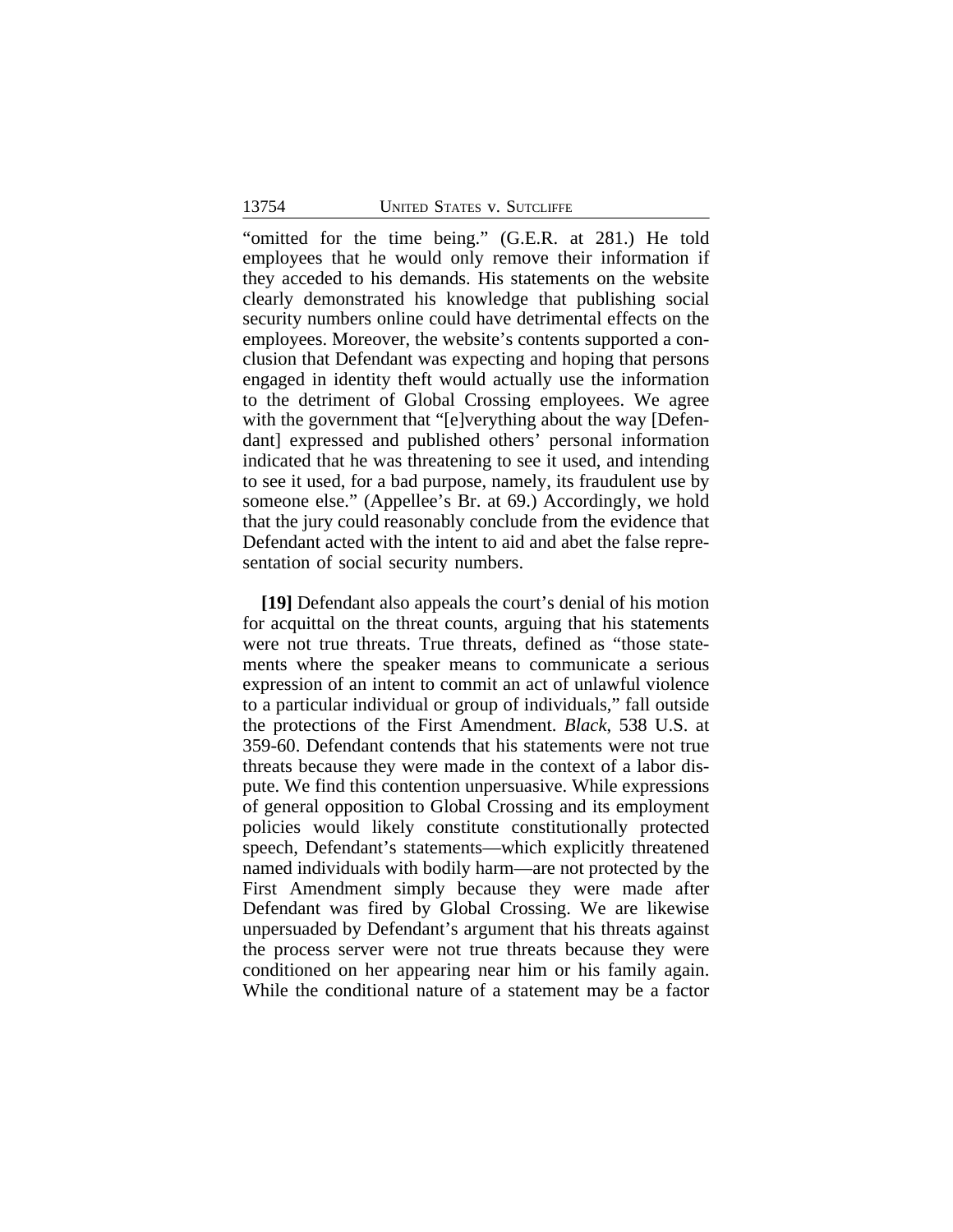|  |  |  | UNITED STATES V. SUTCLIFFE |
|--|--|--|----------------------------|
|--|--|--|----------------------------|

in determining whether it constitutes a true threat, *see Watts v. United States*, 394 U.S. 705, 708 (1969), conditional language is not dispositive. Indeed, "[m]ost threats are conditional; they are designed to accomplish something; the threatener hopes that they *will* accomplish it, so that he won't have to carry out the threats." *United States v. Schneider*, 910 F.2d 1569, 1570 (7th Cir. 1990). Therefore, when a communication "constitutes a clear and unambiguous threatening statement," "the conditional nature of [the] statement does not make the statement any less of a 'true threat' simply because a contingency may be involved." *United States v. Hoffman*, 806 F.2d 703, 711 (7th Cir. 1986). Considering the content of Defendant's statements and the context in which they arose, we are convinced that they constituted true threats.

#### **J. Motions to Dismiss the Indictment**

Defendant also challenges the district court's denial of his motions to dismiss the indictment for failure to sufficiently state an offense. We review this issue de novo. *United States v. Fleming*, 215 F.3d 930, 935 (9th Cir. 2000). Indictments are "legally sufficient if, as a whole, they adequately apprised the defendant of the charges against him." *United States v. Severino*, 316 F.3d 939, 943 (9th Cir. 2003) (internal quotation marks omitted).

**[20]** Defendant first argues that the indictment did not include a sufficient description of the facts and circumstances surrounding the threat counts. This contention is without merit, as the indictment clearly stated the factual background of the charged offenses, including Defendant's dispute with Global Crossing and his creation of the website, the names of his alleged victims and the nature of their associations with Global Crossing, the verbatim text of the threats, and the dates on which the threats were seen on his website. Defendant also argues that the indictment was insufficient as to the § 1028(a)(7) counts because it failed to identify a principal. As discussed above, however, we conclude that the statute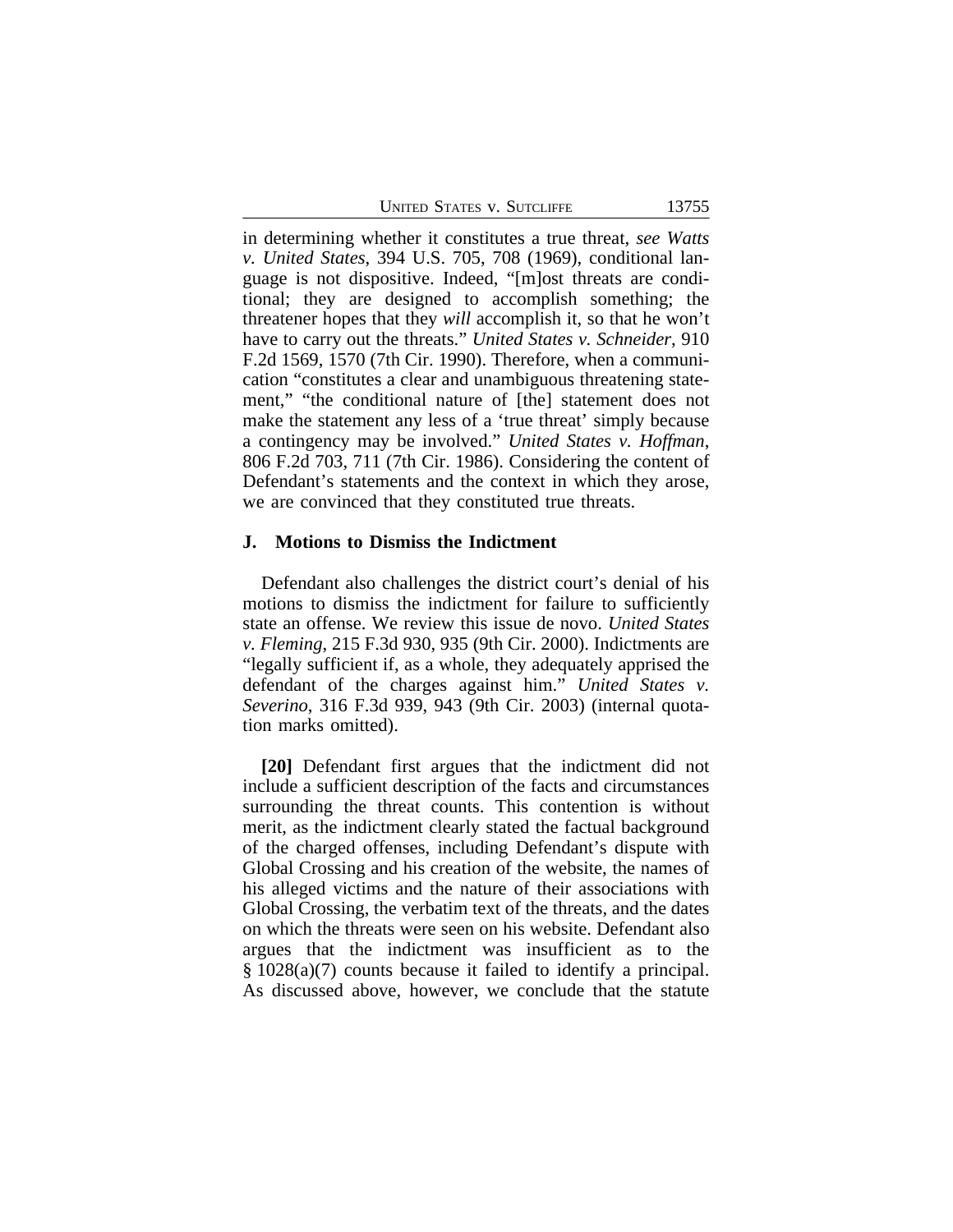does not require the identification or even existence of a principal, so long as the defendant acts with the requisite intent to entice or assist others in committing the unlawful activity.

#### **K. Jury Instruction on Threats**

**[21]** Defendant argues that the jury was erroneously instructed to apply an objective, rather than subjective, test to determine whether his statements constituted true threats. Given our contradictory case law on this issue, it is not clear that the instruction was actually erroneous. *See United States v. Stewart*, 420 F.3d 1007, 1016-18 (9th Cir. 2005) (discussing our conflicting precedent; declining to resolve issue). Regardless, the district court instructed the jury that specific intent to threaten is an essential element of a § 875(c) conviction, and thus the jury necessarily found that Defendant had the subjective intent to threaten in convicting him of the offense. Therefore, any error in the "true threats" instruction was harmless.

#### **L. Sentencing**

Defendant raises two sentencing arguments. First, he argues that he was denied his right to counsel at sentencing. Second, he argues that the case should be remanded for *Booker* error.

**[22]** Reviewing Defendant's first argument de novo, *see United States v. Moore*, 159 F.3d 1154, 1158 (9th Cir. 1998), we hold that Defendant was not unconstitutionally deprived of his right to counsel at sentencing. As discussed above, Defendant's conduct forced several successively appointed trial attorneys to request withdrawal from representation, and the court eventually held that Defendant had implicitly waived his right to counsel. After the trial had concluded, the court encouraged Defendant to utilize his trial standby counsel as his counsel at sentencing. The court instructed standby counsel that he should prepare and file a sentencing memorandum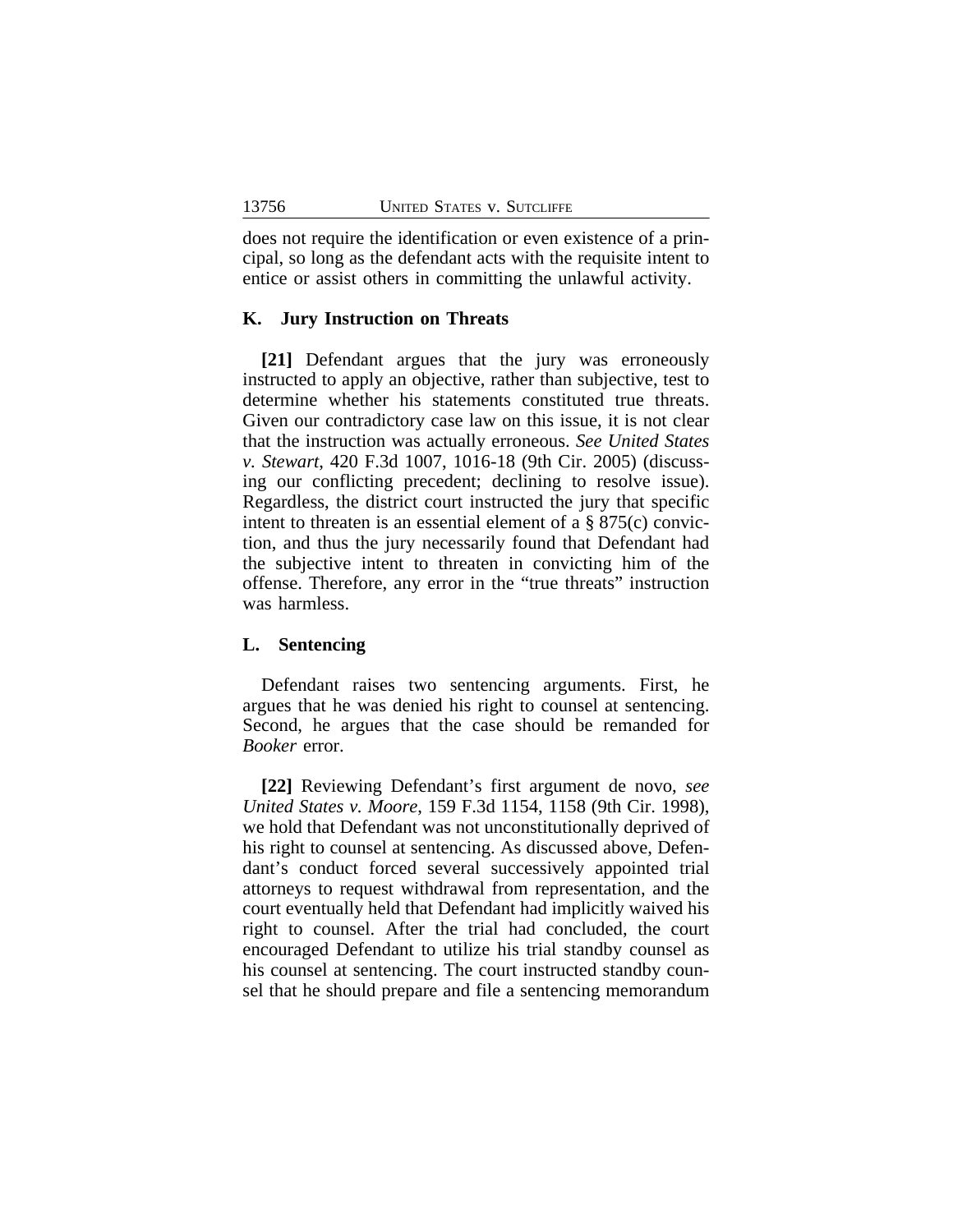UNITED STATES V. SUTCLIFFE 13757

and respond to whatever the government might file, regardless of whether Defendant authorized the filing. The court also permitted Defendant to file independent pleadings. Defendant was not entitled to the appointment of yet another attorney to represent him at sentencing, having already waived that right through his conduct, and the court in fact attempted to ensure that he would not be prejudiced by his pro se status. Accordingly, we deny Defendant's request for resentencing based on the right to counsel.

As to Defendant's *Booker* argument, because he was sentenced pre-*Booker* and did not raise a Sixth Amendment objection in the district court, we conduct the inquiry prescribed by *United States v. Ameline*, 409 F.3d 1073, 1078 (9th Cir. 2005) (en banc). Under *Ameline*, we will only remand for resentencing if the district court's reliance on the thenmandatory Sentencing Guidelines affected Defendant's "substantial rights." *Id.* To prevail, Defendant must show that "the probability of a different result [i.e., a lower sentence] is sufficient to undermine confidence in the outcome of the proceeding." *Id.* (internal quotation marks omitted). He "must demonstrate a reasonable probability that he would have received a different sentence had the district judge known that the sentencing guidelines were advisory." *Id.* 

[23] Here, we see no "reasonable probability" that the district court would have imposed a lower sentence had it known that the Guidelines were advisory. The court sentenced Defendant to the top of the applicable Guidelines range, based on its "very considered view that the offenses . . . committed warrant very firm punishment and that [Defendant] continues to display a refusal to acknowledge that, like every other citizen in this country, he is subject to the evenhanded application of all of the laws." (G.E.R. at 454.) Indeed, the court told Defendant that "[i]f there were a crime . . . that consisted of arrogance, I would depart upward to sentence you to a much longer sentence." (G.E.R. at 454.) Thus, Defendant has not